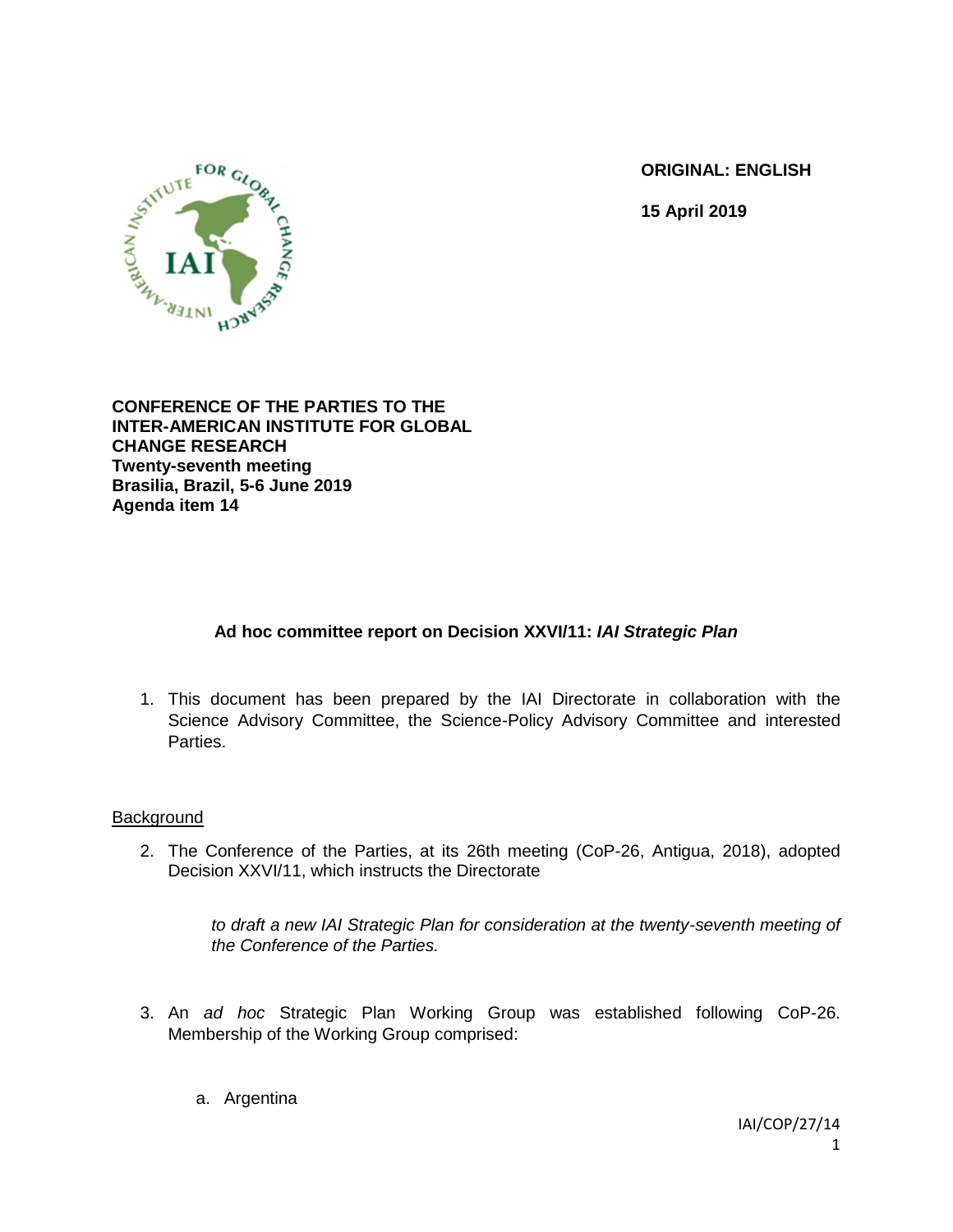- b. Brazil (Executive Council, (EC))
- c. Canada
- d. Guatemala
- e. Peru
- f. United States (EC)
- g. Uruguay (EC)
- h. Dr. Reynaldo Victoria (Scientific Advisory Committee (SAC))
- i. Dr. Carlos Joly (SAC)
- j. Dr. Edwin Castellanos (SAC)
- k. Dr. Tereza Cavazos (SAC)
- l. Dr. Brigitte Baptiste (Science-Policy Advisory Committee (SPAC))
- m. Dr. Javier Gracia-Garza (SPAC)
- 4. The Strategic Plan has three Themes: a) Theme I: Meeting the needs of the Parties' to address global environmental change problems, b) Theme II: Science for the Sustainability of the Americas, and, c) Theme III: Sustainability of the IAI.
- 5. The planning time interval is 25 years for the goals and objectives and 3 to 6 years for actions. A 25-year time frame allows the IAI to work towards informing global change challenges and aligning annual activities to build on one another towards reaching goals and objectives. The actions are near-term (3-6 years) coinciding with the tenure of the IAI Executive Director.
- 6. The *ad-hoc* Strategic Plan Working Group is of the opinion that the actions in the Strategic Plan should be dynamic and be reviewed/adjusted at a minimum of every three years.
- 7. A draft IAI Strategic Plan is attached as Annex 2 to this document.

# Development of Strategic Plan

- 8. The Strategic Plan Working Group met 12 times between 6 September 2018 and 29 March 2019.
- 9. Members of the Working Group assumed responsibility for development of the themes most relevant to them. Accordingly, the SAC and SPAC focused on Theme II, while the IAI Directorate provided input on Theme III. However, final review of the themes was made by all members.
- 10. A draft outline of the Strategic Plan was presented to the Parties on 27 September 2018. Following a one-month review period, comments from Parties were received and incorporated into the draft Strategic Plan.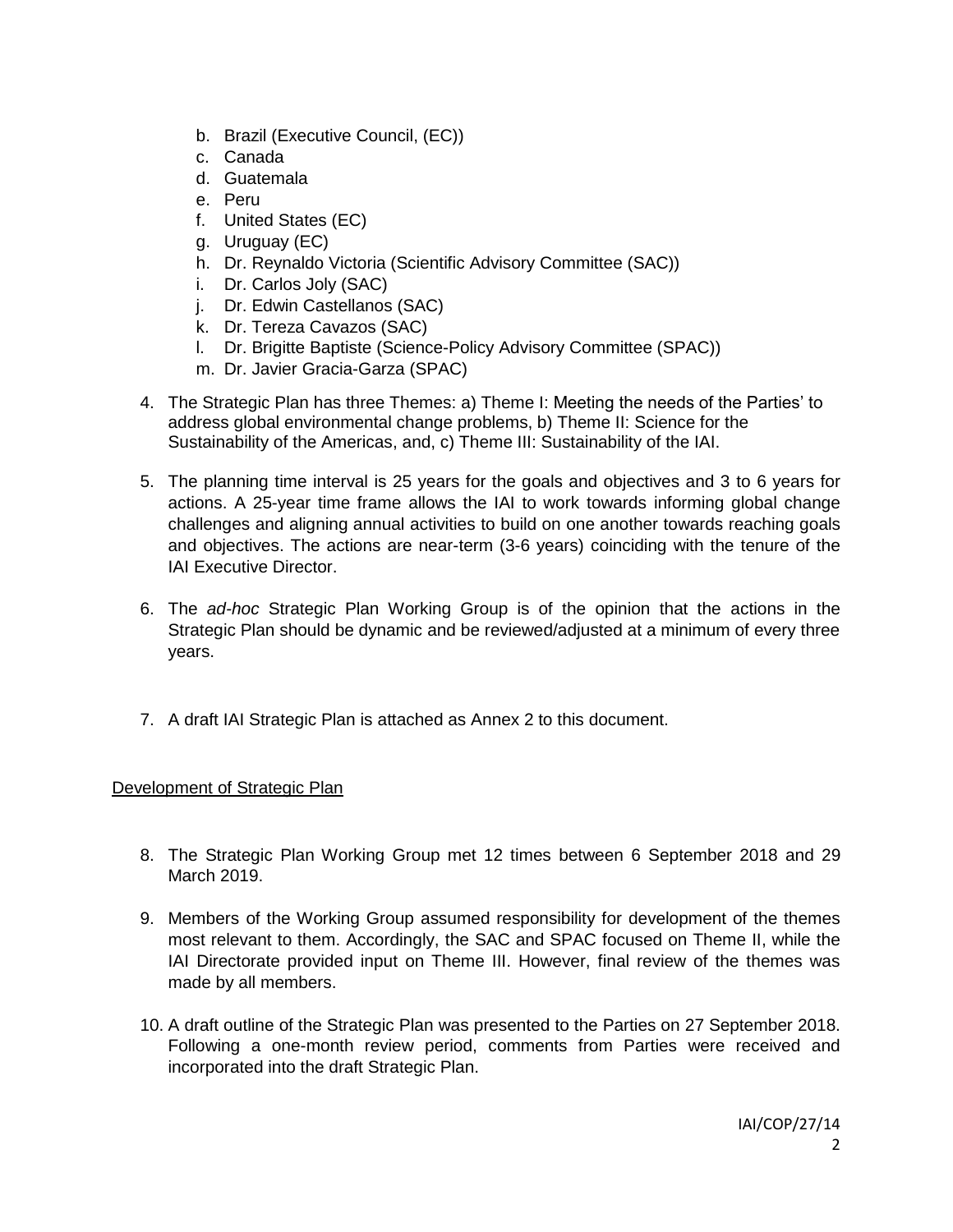- 11. An early draft of the Strategic Plan was sent for Party review on 27 November 27 2018. Following a one-month review period, comments from Parties were received and incorporated into the draft Strategic Plan.
- 12. The draft IAI Strategic Plan is contained in Annex 2 of this document.

#### **Recommendation**

13. The Conference of the Parties is invited to consider adopting the draft decisions contained in Annex I to the present document.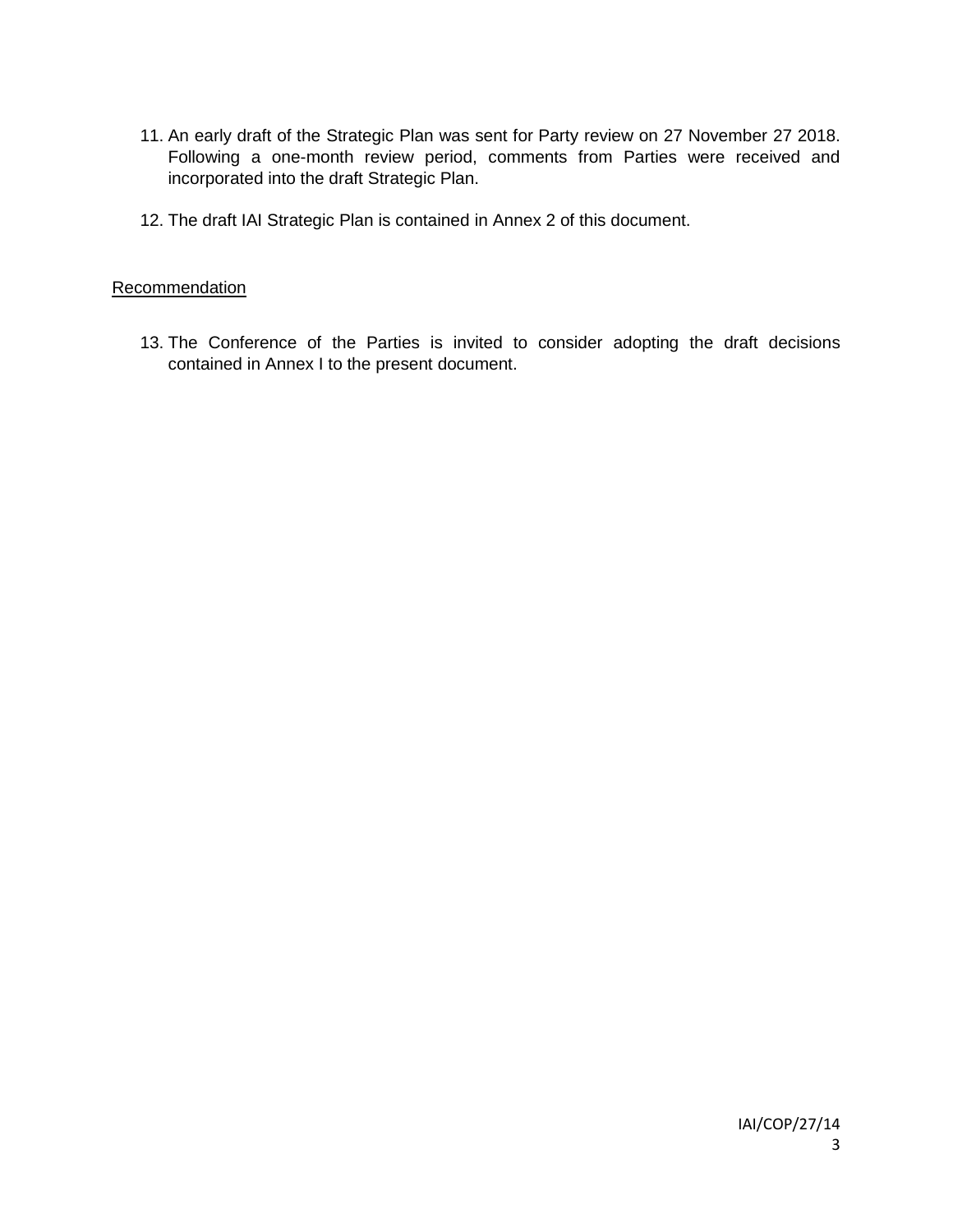Annex I

### **Draft Decision of the Conference of the Parties**

### **IAI Strategic Plan**

#### *Directed to the Conference of the Parties*

XXVII/xx. The Conference of the Parties adopts the *IAI Strategic Plan*.

#### *Directed to the IAI Directorate*

XXVII/xx. The IAI Directorate, in collaboration with the Scientific Advisory Committee, the Science-Policy Advisory Committee and interested Parties, are instructed to review and adjust the IAI Strategic Plan at minimum every three years and to present its review for consideration by the Conference of the Parties.

XXVII/xx. The IAI Directorate, in collaboration with the Scientific Advisory Committee and the Science-Policy Advisory Committee, is instructed to report on implementation of the IAI Strategic Plan at each Conference of the Parties.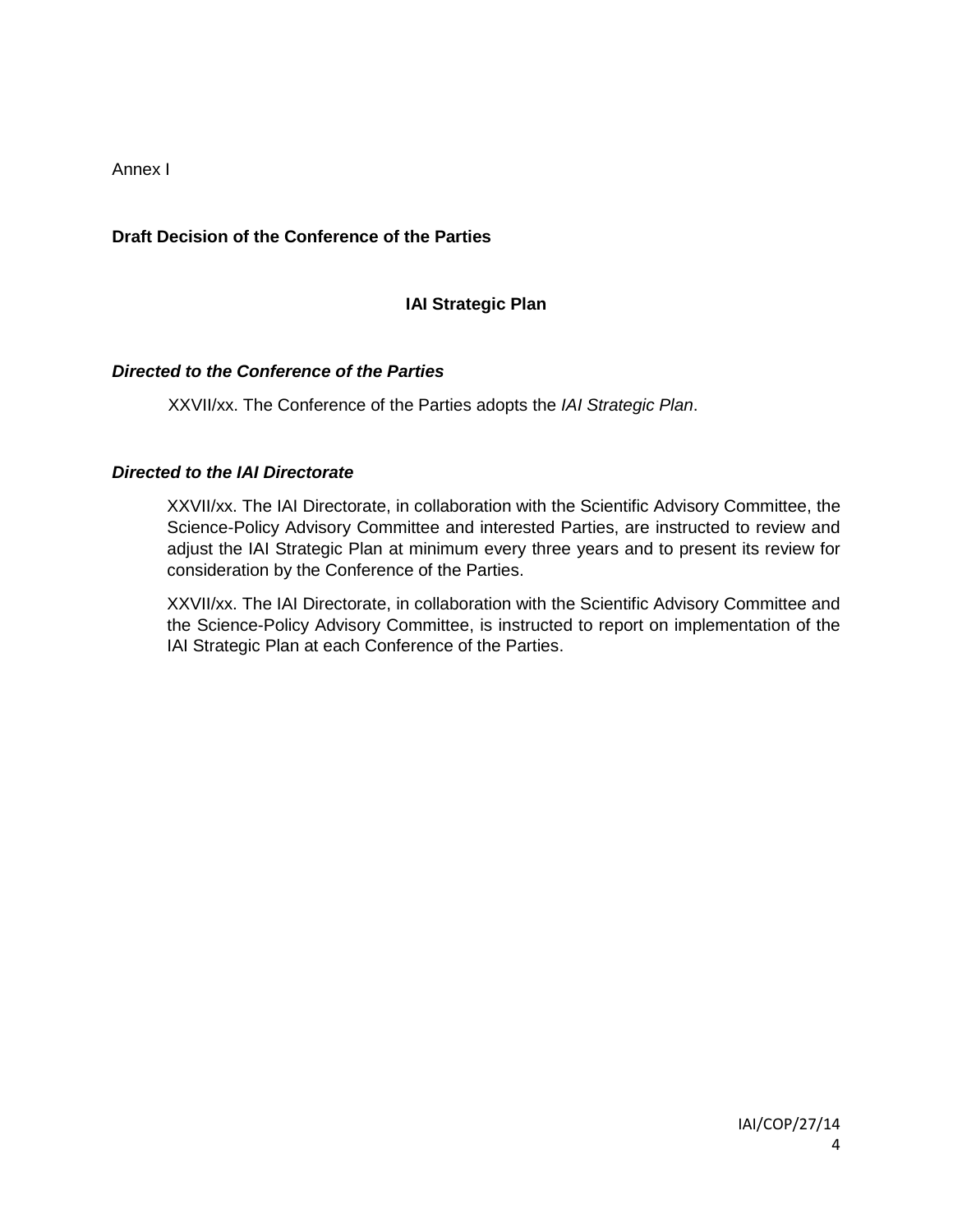

# **INTER-AMERICAN INSTITUTE FOR GLOBAL CHANGE RESEARCH**

# The IAI Strategic Plan



**The next 25 years…**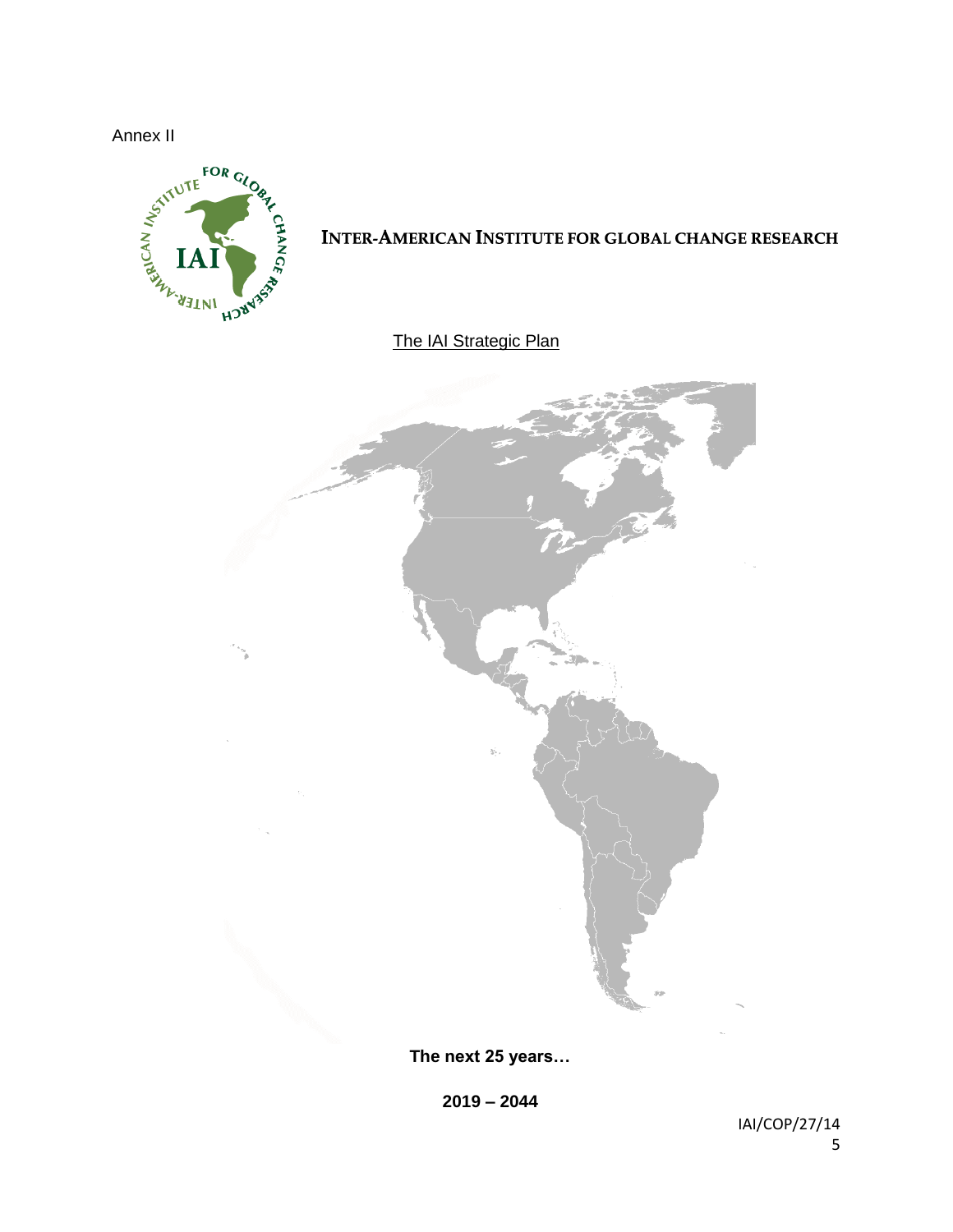#### IAI Vision

Enabling a well-informed, inclusive and sustainable Americas, which collaboratively meets the challenges posed by global change by supporting flexible science-based policies and actions.

#### IAI Mission

The Institute shall pursue the principles of scientific excellence and integrity, international cooperation, science outreach and capacity building, and the full and open exchange of scientific information relevant to global change to reach the vision of a sustainable Americas.

The Conference of the Parties, at its 26th meeting (Antigua, Guatemala, 2018), adopted Decision XXVI/11 on the IAI Strategic Plan which:

*instructs the IAI Directorate, in collaboration with the Science Advisory Committee, the Science-Policy Advisory Committee and interested Parties, to draft a new IAI Strategic Plan for consideration at the 27th meeting of the Conference of the Parties.*

# Preamble from Executive Director

*The Inter-American Institute for Global Change Research (IAI) sits at the intersection of science to policy. It is a regional intergovernmental organization that aims to provide nations of the Americas with the tools and institutional capacities to better face the challenges posed by global change. This collaborative, multinational, mutually beneficial regional governmental effort is guided by the understanding that global change is complex, multifaceted, and dynamic and urgently requires innovative science and training to increase institutional and research capacities and open stakeholder involvement. Parties also support approaches to science and capacity that are framed by the principles guiding open science and data.*

*The IAI respects the understanding that Parties have the sovereign right to exploit their own resources pursuant to their own environmental and developmental policies, and the responsibility to ensure that activities within their jurisdiction or control do not cause damage to the environment of other Parties or areas beyond the limits of national jurisdiction. Parties also have sovereign rights over their own biological resources and are responsible for conserving*  and using their biological diversity and resources in a sustainable manner. That is why all *activities coordinated by the IAI are Party-driven and strive to meet their needs and priorities.*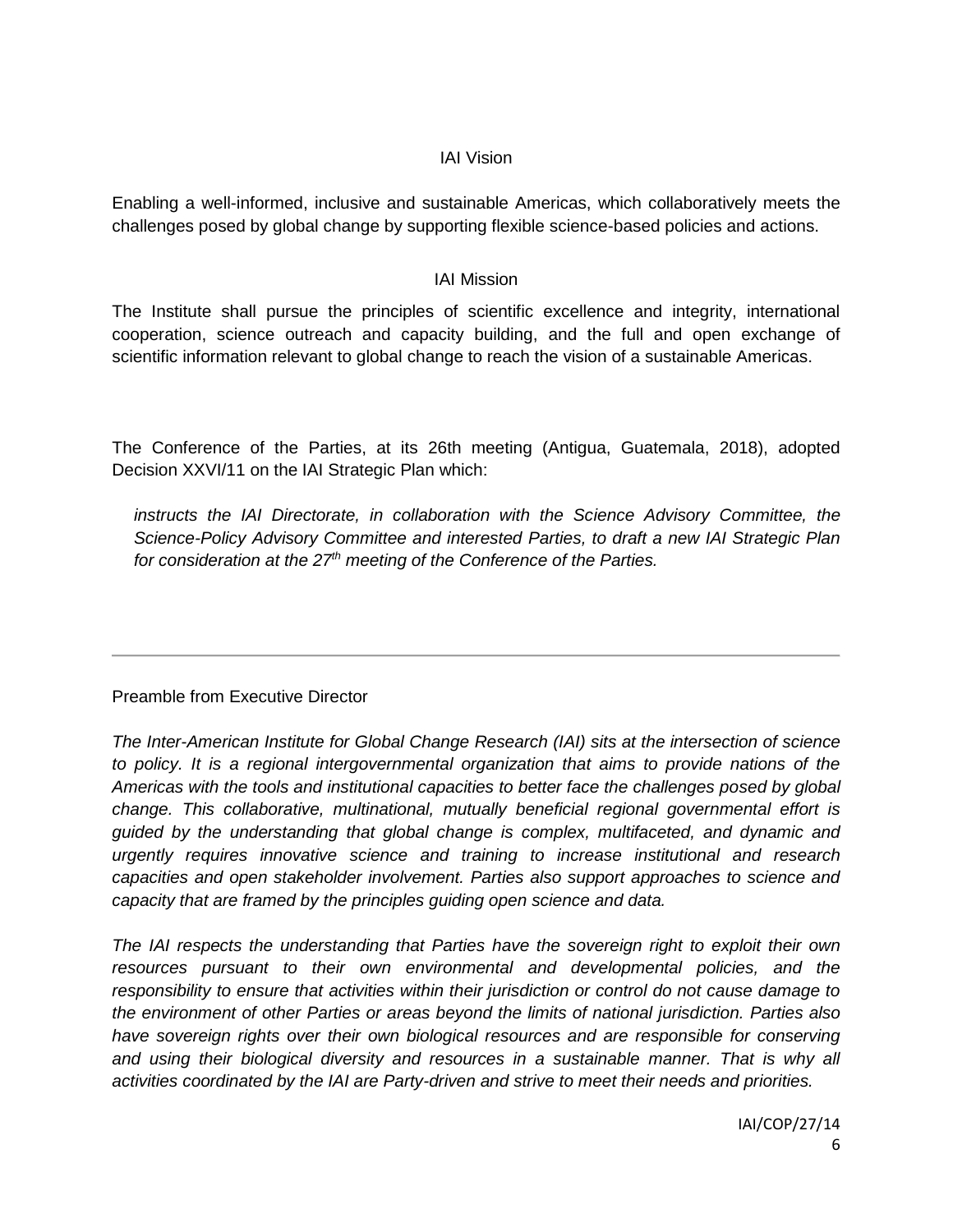*Within this context, innovative science is made possible through the adoption of inter- or transdisciplinary methodologies and approaches in project design, development and implementation. Inter- and transdisciplinary research is built with the understanding that no single scientific, social or economic discipline is able to provide answers to questions posed and priorities established by governments. Additionally, viable solutions must come from an integration of social, economic, physical and natural sciences where all stakeholders benefit from equitable participation, particularly those most affected by the changes to the region.*

*Complementary and supportive of the IAI's scientific activities are training and capacity building programs which are essential elements guaranteeing the success of efforts to mitigate and adapt to global changes. Science sponsored by the IAI does not exist in a vacuum and is guided by national priorities articulated through a regional context. National priorities, however, can only be met through adequate institutional capacities. The enhancement of institutional capacities by the IAI is developed through the establishment of partnerships with intergovernmental organizations, non-governmental organizations, research institutions, associations and civil society. Such a diverse community of partners provides the IAI with a wide spectrum of views, approaches and knowledge thereby offering the requisite environment necessary to understand the unique needs of the Parties.*

*While science is the foundation of IAI activities, its value is derived from the data and information generated by the research undertaken by IAI scientific networks. The presentation of this information for evidence-based decision making to policy makers, at the regional, national, local and community levels is a core value of the IAI. To ensure the greatest possible use of IAI data and information, projects and activities must observe the principles underpinning open science and data. Such adherence guarantees equitable access to the information resources necessary for governments and communities to reach transparent, well-informed, and just decisions on complex and pressing global change problems.*

*The Strategic Plan of the IAI provides a roadmap to 2030 and beyond. It articulates the needs and priorities of Parties and considers, as appropriate, regional environmental governance frameworks. It offers its scientific community and networks the roadmap for scientific inquiry that is inclusive, uses inter- and transdisciplinary science and responds to real world needs and challenges. In a world of radical global changes, where countries have a forum to discuss and implement jointly viable actions to ensure the sustainability of the planet, an organization like the IAI is needed more than ever. The IAI is proud of its achievements over the past decades and looks forward to contributing to the sustainable development of the Americas and the survival of our planet.*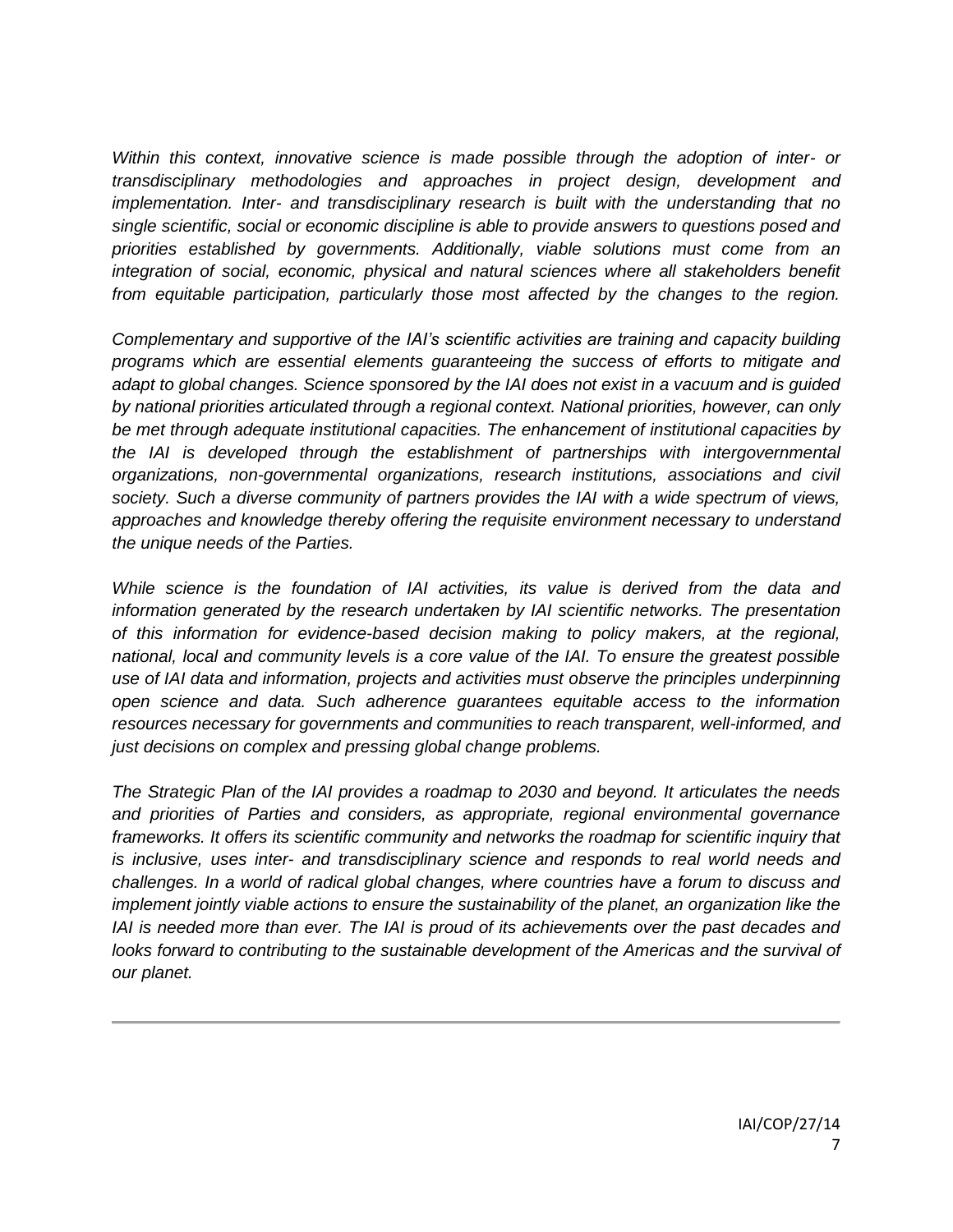#### **Introduction**

Global change impacts are exponentially increasing while scientists from around the world are calling for action now to avoid social, economic, and environmental tipping points. Nations are in need for adaptation and mitigation solutions. Multilateral agreements outline climate, biodiversity, and other targets, yet many countries are struggling to reach those goals and milestones while others may be moving away from multilateral agreements all together. The world needs leadership. Collectively, the Americas have an opportunity to be a key world leader on global change research, sustainable policies, and innovation. The IAI is poised to be the platform to support the potential of the Americas in reaching sustainability goals, and achieving the IAI's vision of an equitable, informed, and thriving society. In the last 25 years, the IAI has supported interdisciplinary science to better understand climate variability and reduce uncertainty on the impacts of global change, and to comprehend patterns and processes that drive natural and social systems in the Americas. Multi-national research teams have worked across scientific disciplines, addressing research questions that one country could not address alone, to fill gaps in the collective understanding of both drivers of global change and their impacts. The capacity building efforts have resulted in strong research institutions and networks across Latin America.

The 25-year scientific legacy of the IAI has been instrumental for building the capacity and shared knowledge of Parties, partners, and regional institutions. The aim of the next 25 years is to facilitate the development of policies and practices based on rigorous scientific information that are flexible and adaptive to global change challenges and opportunities. The next phase of IAI activities will serve (i) as a bridge between science and policy to help ensure policy and decision makers have the best-available science, (ii) as a forum where researchers undertake innovative projects and understand the political context of decision making; and (iii) to co-create knowledge with scientists and policy makers working collaboratively to identify priority societal issues, propose research questions, carry out transdisciplinary research, and ensure that the information generated is useful, timely, and can be readily applied to address society's' needs.

To be successful in this ambitious endeavor, the IAI Parties, Partners, and Directorate must work efficiently and collaboratively towards common goals and objectives. The IAI must monitor and evaluate indicators of success to learn what is working and what is not, to assess progress, and to measure and communicate impact. The IAI must also be innovative and creative in securing sustainable funding and resources to reach its goals. This Strategic Plan lays out the desired outcomes for the next 25 years of the organization and focuses energy and resources on near-term actions to achieve them; it is intended to be dynamic according to future needs.

The Strategic Plan for the IAI aims to:

• Serve as a roadmap for the next 25 years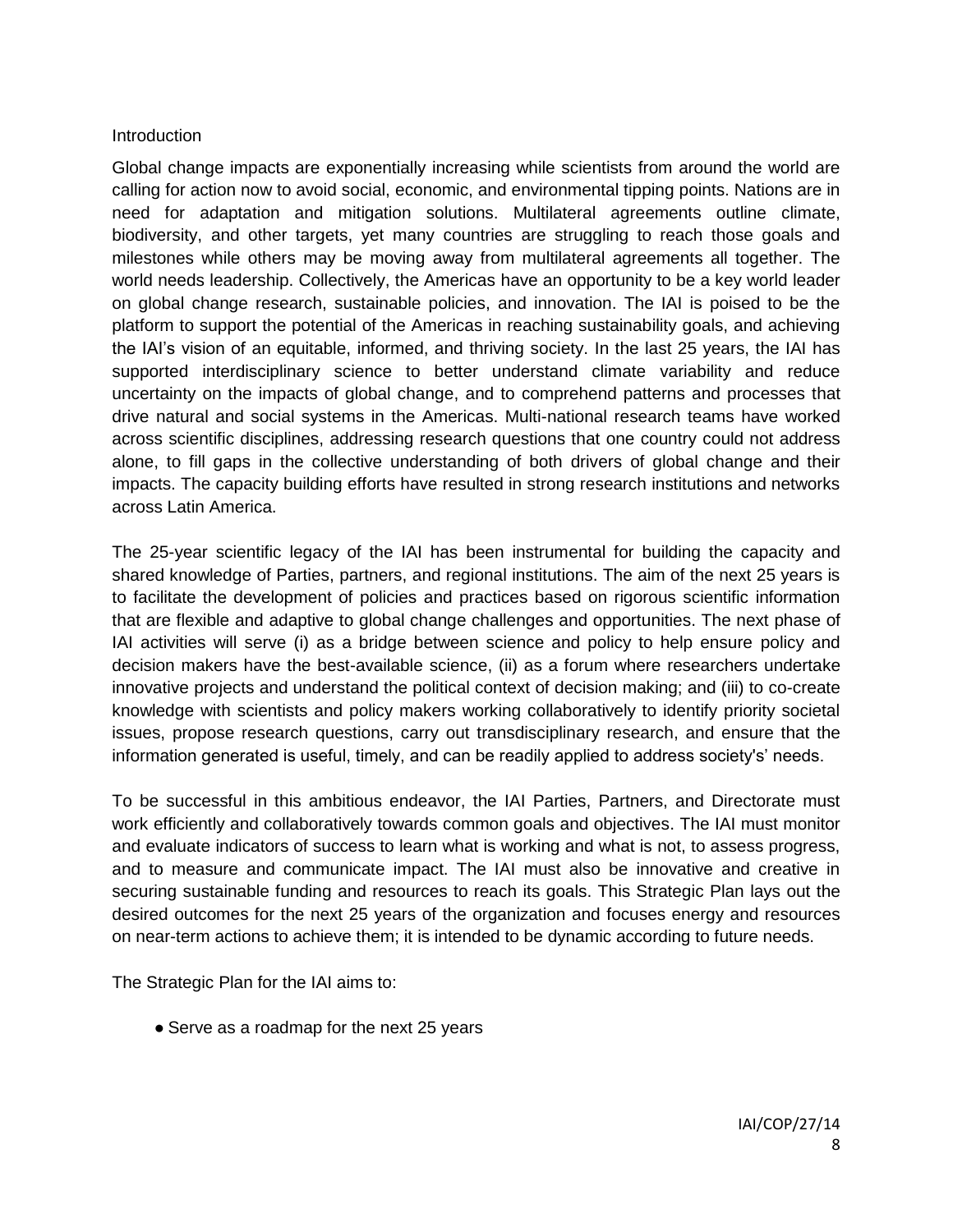- $\bullet$  State expectations of Parties' needs under the Agreement<sup>1</sup>
- Meet the Objectives of the Agreement and those under the Scientific Agenda
- Support the creation of science-informed policies
- Pursue additional funding for the long-term sustainability of the organization
- Coordinate all IAI activities to ensure successful outcomes, provide direction for research programs and other activities
- Provide success metrics and methods for monitoring and evaluation
- Prioritize limited resources
- Communicate goals and direction with external partners to raise the visibility of the IAI.

### Overview of the Strategic Plan

The IAI Strategic Plan begins in 2019 and goes through 2044. Individual actions are identified on a three- to six-year timeframe, to coincide with the tenure of the IAI Executive Director *and to ensure that actions address the changing needs of the Parties*. The rationale for the 25-year planning interval is two-fold. First, the activities and efforts of the IAI should build on one another, through time, to reach its goals and achieve its vision. Rather than supporting disjunct projects and initiatives, the IAI's strives to have its current activities form the foundation for those in the future. Second, the ambitious goals outlined in this document may require several years or decades to be realized. By setting its focus on the long-term, the IAI can work towards ultimate societal achievements while addressing uncertainties, learning through experience, and reaching intermediate objectives necessary to achieve larger goals.

The IAI Strategic Plan is organized in three Themes: Meeting the needs of the Parties' to address global environmental change problems

- I. Science for the Sustainability of the Americas
- II. Sustainability of the IAI

Each Theme contains nested goals, objectives and actions:

- Goals are high-level statements that express desired outcomes;
- Objectives are descriptions of how the IAI will work towards achieving its goals;
- Actions will allow the IAI to reach its objectives.

Actions must be "SMART," defined as follows:

S - *Specific* 

 $\overline{a}$ 

- M *Measurable*
- A *Agreed upon*

 $1$  Parties' needs are explicit in Article II of the Agreement Establishing the IAI

[http://www.iai.int/about-iai/institutional-documents/#establishment;](http://www.iai.int/about-iai/institutional-documents/#establishment)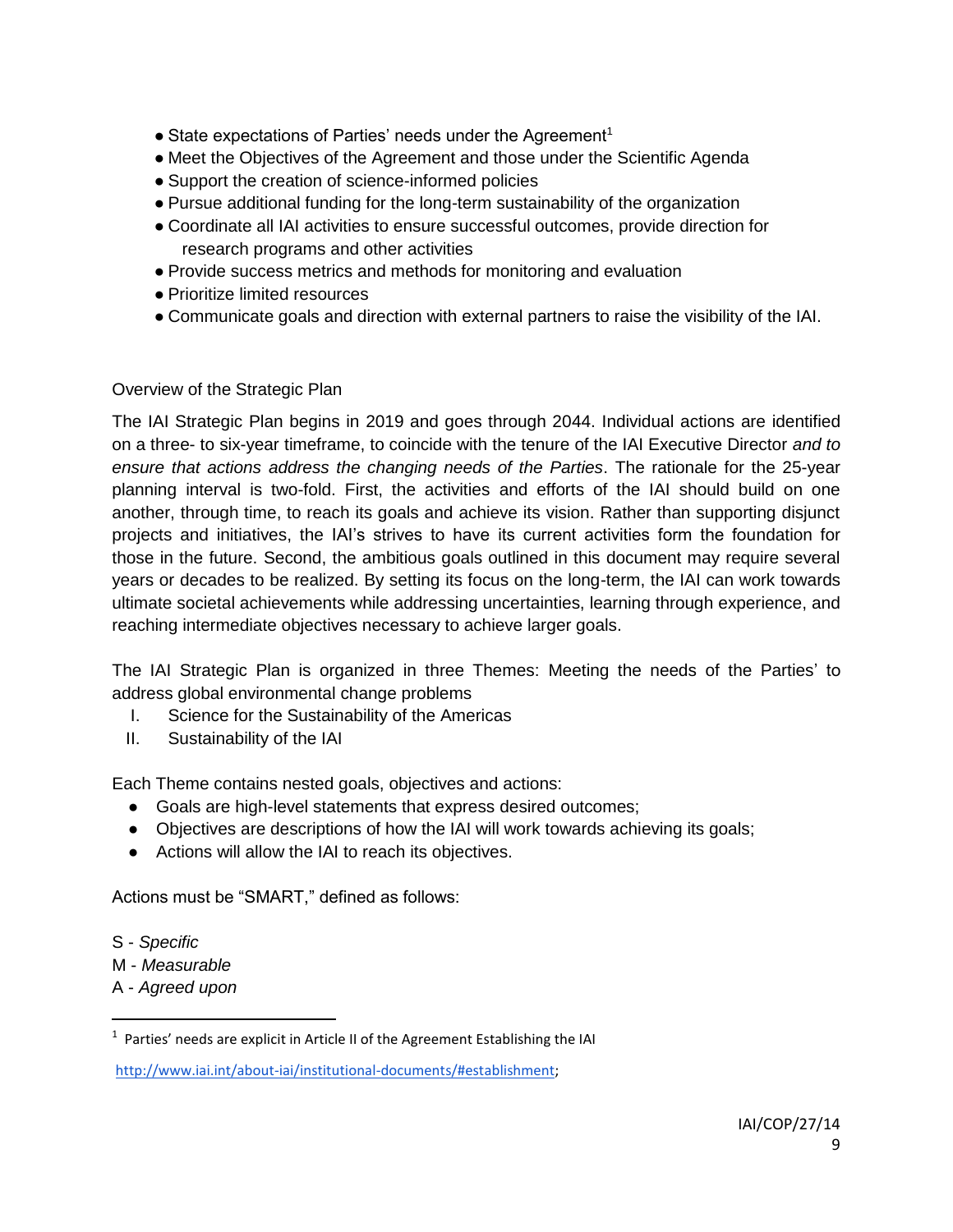R- *Realistic*  T - *Time bound* 

*Guiding Principles:* The following principles, in no particular order, form the fundamental basis of how the IAI accomplishes its work. Each Theme below will be guided by the following principles, and each set of actions should concretely address how the Guiding Principles will be fulfilled.

- i. Conduct or promote participatory and interdisciplinary research that includes end-users and those affected by global change impacts from project design through implementation *(transdisciplinarity)*
- ii. Support the inclusion of underrepresented groups in science, including Indigenous Peoples, rural and urban poor, youth, women, and people with disabilities
- iii. Support opportunities to strive for innovation and production of solution based science
- iv. Encourage integration across scales (decisions can be made locally, regionally or nationally; the research should support the level of the decision process and inform other scales)
- v. Provide the tools to support open data and science
- vi. Support and promote scientific outreach and knowledge mobilization (to bridge communication between scientists, policy makers and society)
- vii. Achieve globally-agreed environmental goals and targets by ensuring that the IAI and other multilateral instruments and frameworks are mutually supportive
- viii. Build capacities that enhances the knowledge and skills of insitutions and individuals and strengthens the science-policy interface for global change, including climate change and biodiversity and ecosystem services for long-term human well-being and sustainable development
- ix. Ensure the long-term sustainability of the IAI
- x. Measure IAI success and impacts through monitoring, evaluation, and feedback

This Strategic Plan helps the IAI Parties prioritize annual decisions at the Conference of Parties (CoP), seek synergies between the goals and objectives of the IAI and their own ministries, agencies, and institutions, and align their internal priorities with those of the larger region considering global environmental governance frameworks. The Strategic Plan recognizes that States are sovereign and does not infringe on the jurisdiction and authorities of Parties. It provides Parties with a regional view on sustainability, climate change adaptation and mitigation priorities and possibilities. Principal Investigators sponsored through IAI grants, along with the Scientific Advisory Committee (SAC) and the Science and Policy Advisory Committee (SPAC) use the Plan to align their research foci with the priority needs of the Parties through transdisciplinary research, ensuring that their research is useful and applicable for policy and decisions. Partners use this plan to identify areas of shared interest and priorities and to create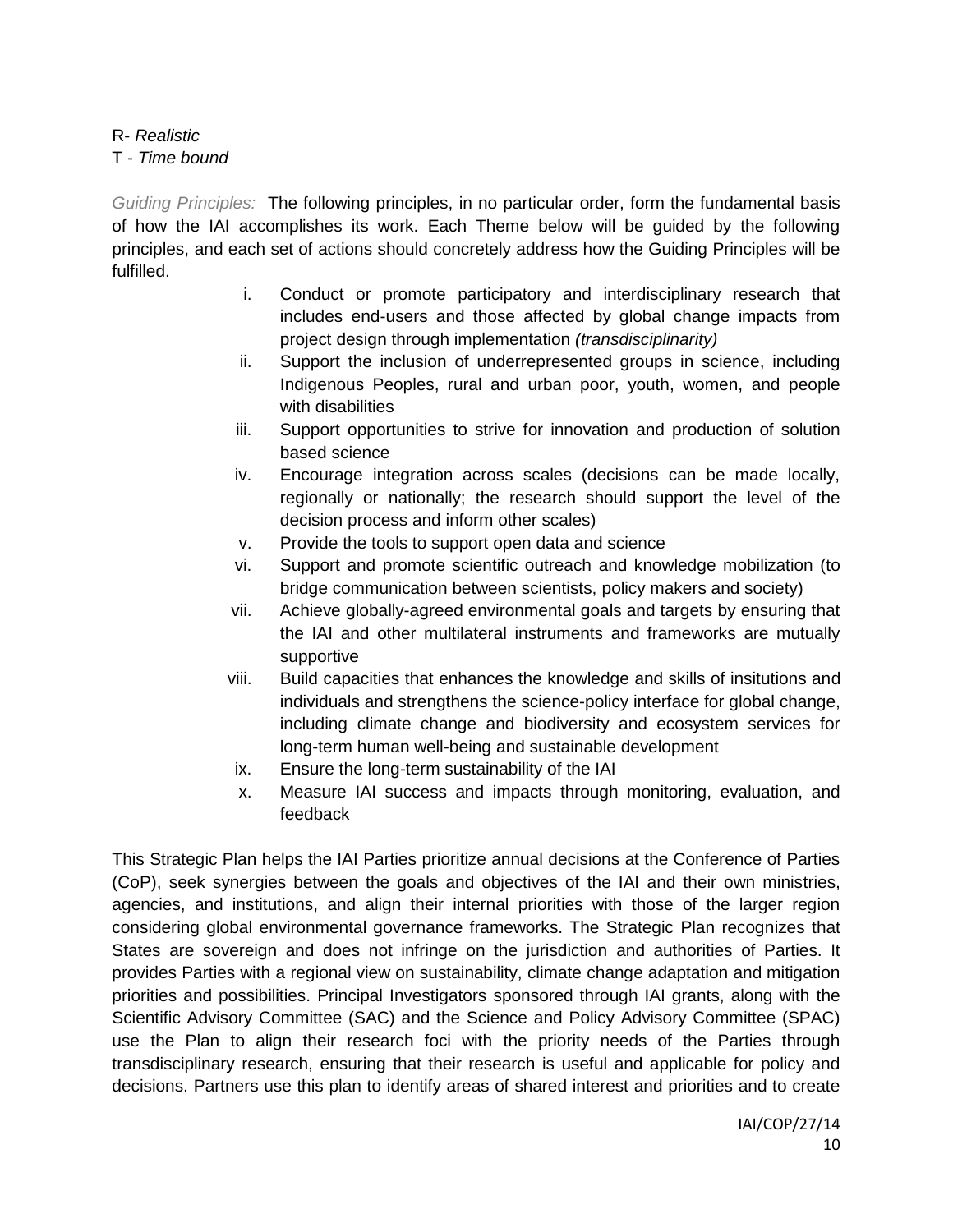joint proposals and initiatives. The IAI Directorate uses the Strategic Plan to develop annual work plans, guide research programs, target new sources of funding and strategic partnerships, and communicate with various audiences.

The IAI Strategic Plan is intended to be a dynamic document that changes with the needs of the Parties and the organization. Although this Plan is designed to guide and direct the IAI over many years, it is important for the partnership to remain flexible, adaptive, and open to new opportunities; thus, a revision cycle is necessary. The actions of the Plan will be reported on at each annual Conference of Parties, and reviewed every three years.

Theme I - Meeting the needs of the Parties to address global environmental change challenges. Issue statement: The IAI is an Intergovernmental Organization; its primary function is to serve the needs of the Parties for global change research by reaching the IAI Vision and fulfilling the IAI Agreement.

Goals:

- 1. IAI actions are in alignment with the *Agreement Establishing the IAI*
- 2. Parties were able to make better informed and coordinated decisions on global change issues
- 3. Parties have worked collaboratively towards the Vision of the IAI to accomplish more together than any one country can achieve alone

Theme II - Science for the Sustainability of the Americas.

Issue Statement: The Articles of the Agreement Establishing the IAI state that the IAI should support science that improves the Americas' ability to cope with and thrive under global change. By achieving the guiding principles, transdisciplinary research, and the scientific goals and objectives, the IAI expects to make a positive impact towards the sustainability of the region, address the cross-cutting challenges posed by climate change, and support the Sustainable Development Goals (SDGs) and other multilateral targets within the context of national priorities. Theme II focuses not only on science needs, but also on how it can be used within a broader societal framework with measurable societal benefits. Objectives should be very clear in how the research will have an impact in the Americas.

Goals:

- 1. Poverty & Equality: The IAI community worked towards informing solutions to reduce poverty and increase equity and justice among citizens in the Americas
- 2. Food security: The IAI community was effective in working alongside policy makers and societal actors to find solutions to reduce food vulnerability, and increase the adaptive capacity of food systems and the nutritional quality of available food in the Americas
- 3. Water security: The IAI has supported research, capacity building and good governance that promotes the sustainable access to quality water in the Americas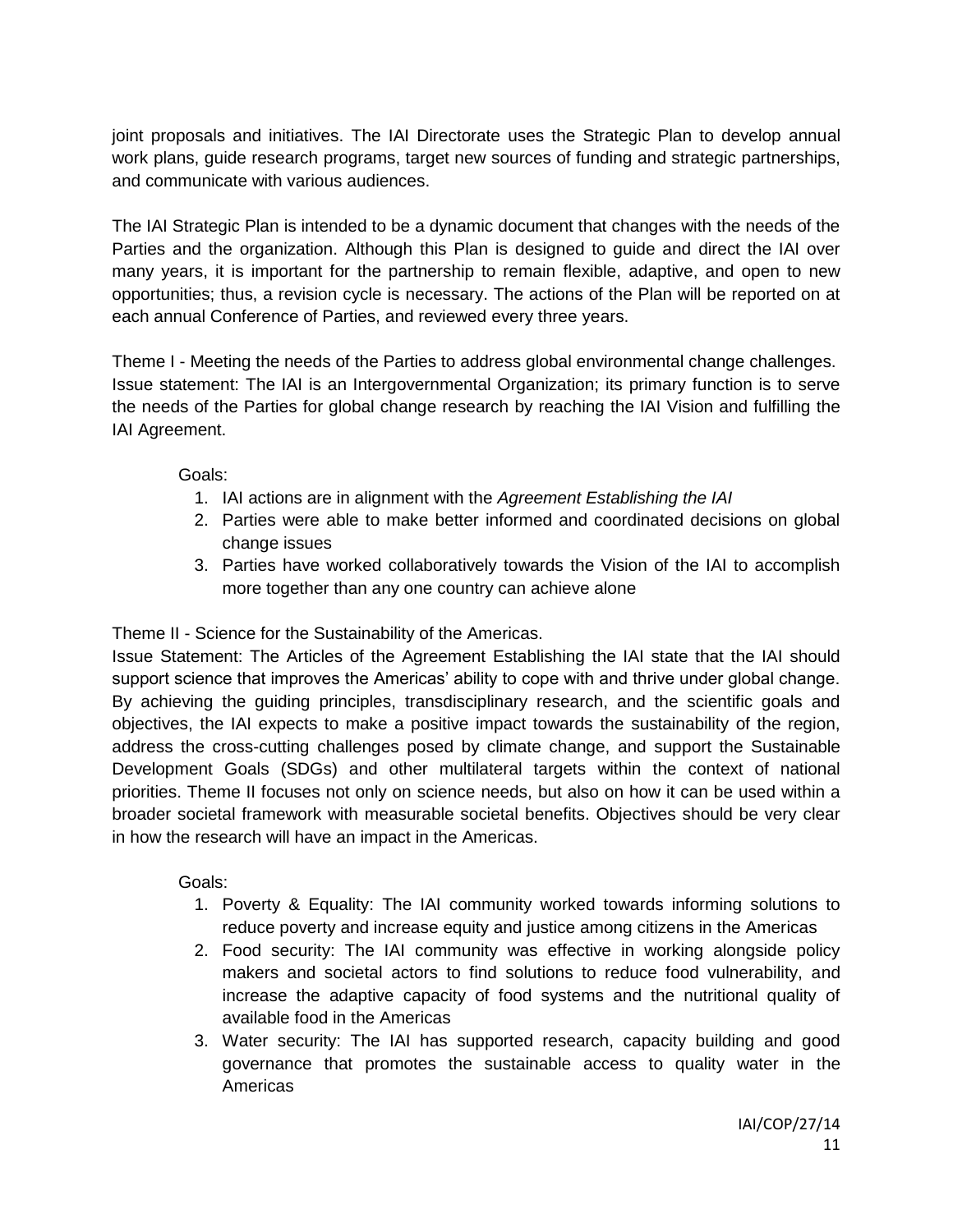- 4. Energy security: The IAI has supported innovative research on existing and emerging renewable energy and has informed policies resulting in improved energy sustainability and security
- 5. Climate action: The IAI has supported a transdisciplinary research agenda on climate variability and climate change to propose adaptation and mitigation actions in different socio-economic and environmental sectors to improve the wellbeing of the Americas
- 6. Human health and wellbeing: Through interdisciplinary and transdisciplinary research, the IAI has informed policy and decision making resulting in fewer health crises and chronic diseases.
- 7. Biodiversity and ecosystem services: The IAI produced, and translated to decision makers, high quality science that integrates biodiversity and ecosystem services (BES) conservation, restoration and sustainable use of resources, as a means to mitigate climate change impacts in the region
- 8. Clean air, water, and soil: the IAI has supported science-to-policy knowledge and tools on global and regional pollution issues to help inform Parties policies

# Theme III - Sustainability of the IAI.

Issue statement: The IAI as an organization must be relevant to the Parties and society for its continuation. Communication and external funding objectives should be innovative and robust in order to meet the ambitious goals and objectives in this Strategic Plan. Communication is important to all operational activities of the IAI. Enhanced science communication activities will lead to strengthened participation by Parties and stakeholders, greater interest in membership by non-Parties and increased fundraising opportunities through increased awareness of the IAI mission.

# Goals:

- 1. The Directorate's communication and outreach initiatives facilitated and promoted communication of science in the region with a view to achieving sustainability in the Americas
- 2. The IAI has raised its profile among Parties and external partners
- 3. All nations in the Americas have become Parties to the IAI
- 4. The IAI has established an endowment fund to ensure sustainability of activities and continued efforts to fund raise

The Objectives and Actions under each goal are organized by Theme in the following tables*:*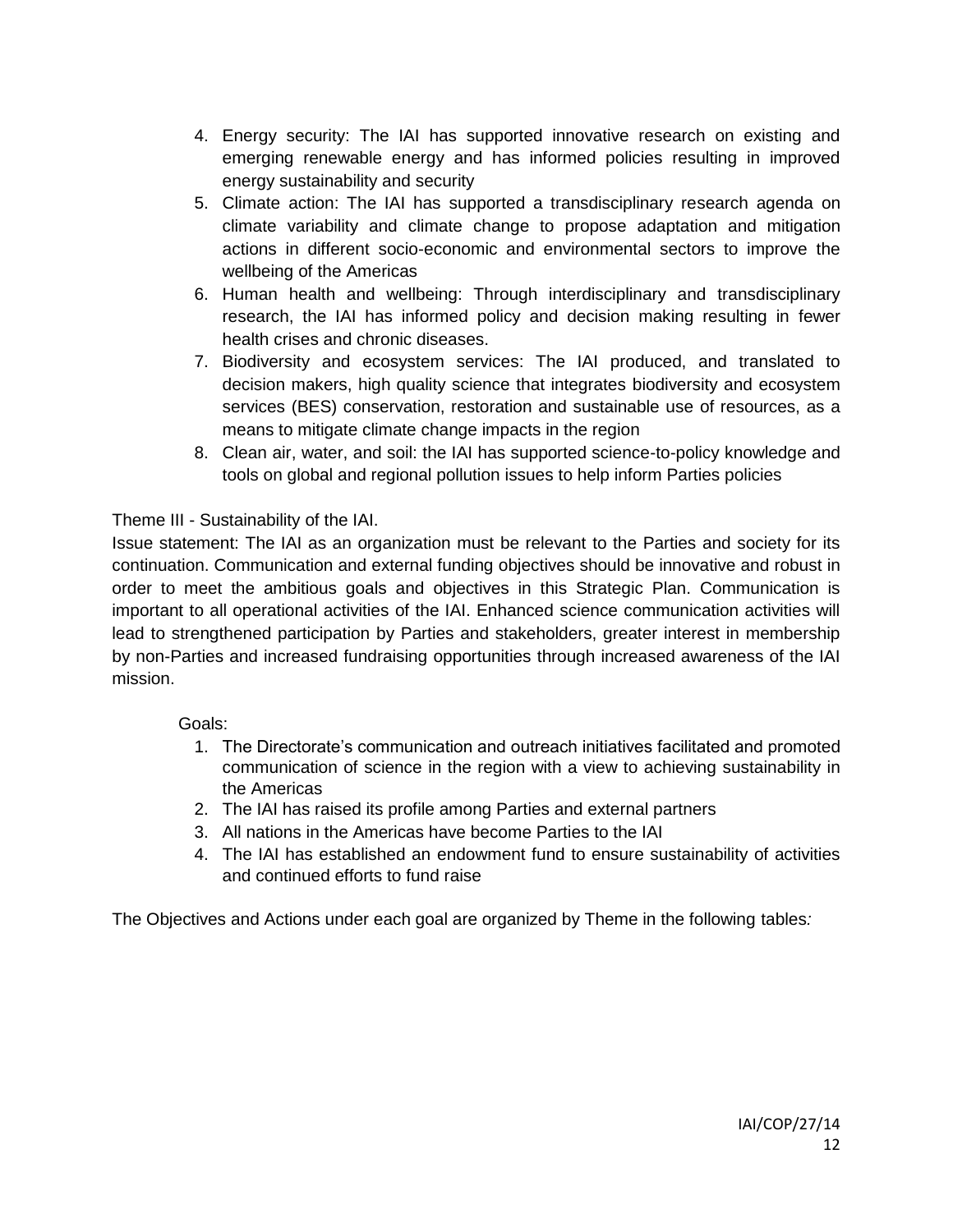# **I - Meeting the needs of the Parties to address global environmental change challenges**

Issue statement: The IAI is an Intergovernmental Organization; its primary function is to serve the needs of the Parties for global change research by reaching the IAI Vision and fulfilling the IAI Agreement. (Objectives under Goal 1 are from the Agreement Establishing the IAI, Article II, Paragraph C.)

| Goal (25 years)                                                                          | <b>Objective (25 years)</b>                                                                                                                                                                                                                                                                                                                                                                                                                                              | <b>Actions (3-6 years)</b>                                                                                                                                                                                                                                                                                                                                                                                                                   |
|------------------------------------------------------------------------------------------|--------------------------------------------------------------------------------------------------------------------------------------------------------------------------------------------------------------------------------------------------------------------------------------------------------------------------------------------------------------------------------------------------------------------------------------------------------------------------|----------------------------------------------------------------------------------------------------------------------------------------------------------------------------------------------------------------------------------------------------------------------------------------------------------------------------------------------------------------------------------------------------------------------------------------------|
| 1. IAI actions are in<br>alignment with the<br><b>Agreement Establishing</b><br>the IAI. | Promote regional cooperation<br>i.<br>for interdisciplinary research on<br>aspects of global change related<br>to the sciences of the land,<br>ocean, atmosphere, and the<br>environment and to social<br>sciences, with particular<br>attention to impacts on<br>ecosystems, ecosystem<br>services, and biodiversity, socio-<br>economic impacts, and<br>technologies and economic<br>aspects associated with the<br>mitigation of and adaptation to<br>global changes. | a. By the end of 2019, the Directorate, with support<br>of the SAC/SPAC and in collaboration with the<br>Belmont Forum, will execute the Collaborative<br>Research Network 4 (CRN4) to fund inter and<br>transdisciplinary research to assist the Parties in<br>advancing the understanding of global change<br>issues.                                                                                                                      |
|                                                                                          |                                                                                                                                                                                                                                                                                                                                                                                                                                                                          | b. By 2024, CRN4 presents final results of the<br>projects, including policy relevance, at the<br><b>Conference of Parties.</b>                                                                                                                                                                                                                                                                                                              |
|                                                                                          |                                                                                                                                                                                                                                                                                                                                                                                                                                                                          | c. Annually, the Parties, with the support of the<br>Directorate and the SAC/SPAC, execute joint<br>initiatives with national and international science<br>based, and multilateral organizations and<br>research centers and universities; explore<br>specific themes and regional initiatives that<br>meet the goals and objectives stated in Theme<br>II. Initiatives and opportunities will be presented<br>at the Conference of Parties. |
|                                                                                          |                                                                                                                                                                                                                                                                                                                                                                                                                                                                          | d. Every IAI-sponsored initiative follows the IAI<br>Open Data Policy and Principles.                                                                                                                                                                                                                                                                                                                                                        |
|                                                                                          | ii.<br>Conduct and/or sponsor<br>scientific programs and projects<br>on the basis of their regional<br>relevance and scientific merit as                                                                                                                                                                                                                                                                                                                                 | By the end of 2019, the Directorate will improve<br>a.<br>transparency of the internal and external peer-<br>review process for proposals by developing a<br>whitepaper on this process. This whitepaper will                                                                                                                                                                                                                                |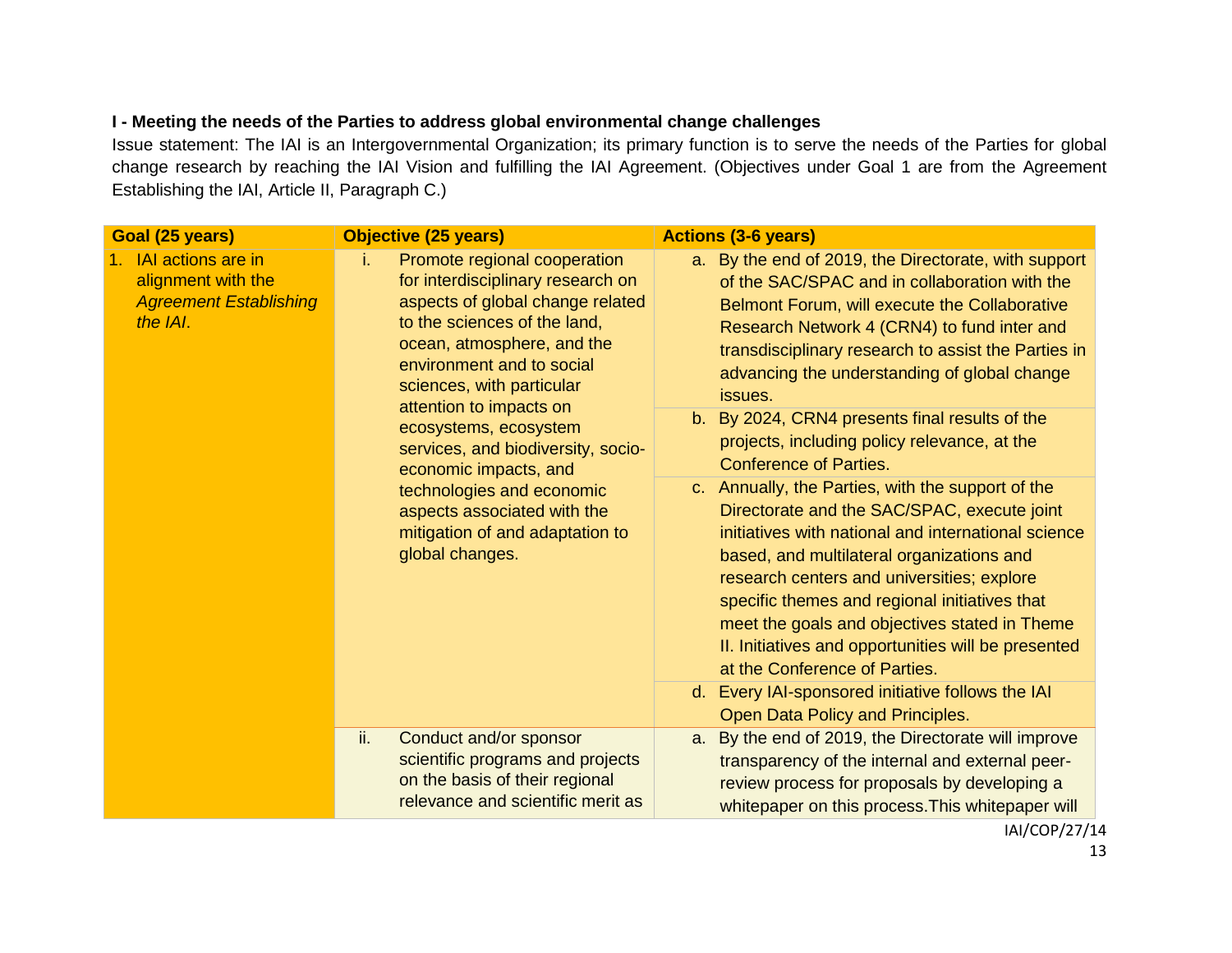| determined by scientific review.                                                                                                                                                                                  | be available on the IAI website for Parties,<br>researchers, and the general public.<br>b. For every call for proposals, the Directorate shall<br>ensure that the peer-review committee is<br>representative in terms of disciplines, regions,<br>and gender balance, and that it includes<br>underrepresented groups in science.<br>c. The Directorate shall ensure that all IAI peer-<br>review committees use interdisciplinarity and<br>transdisciplinarity as merit criteria, ensuring that<br>projects strive to include the needs of<br>underrepresented groups from the beginning. |
|-------------------------------------------------------------------------------------------------------------------------------------------------------------------------------------------------------------------|--------------------------------------------------------------------------------------------------------------------------------------------------------------------------------------------------------------------------------------------------------------------------------------------------------------------------------------------------------------------------------------------------------------------------------------------------------------------------------------------------------------------------------------------------------------------------------------------|
| iii.<br>Pursue, on a regional scale,<br>research that is of the interest of<br>and best pursued by several<br><b>States or institutions and</b><br>dedicate itself to scientific<br>issues of regional importance | a. By mid 2020, the Directorate with the support of<br>the SAC and SPAC will develop indicators to<br>measure the success of objectives and actions.<br>b. Every three years, the Directorate with the<br>support of the SAC and SPAC will monitor and<br>evaluate the actions put forth in the IAI Strategic<br>Plan that have been implemented at each<br>review period. An annual report on planning and<br>achievement of actions will be presented at the<br><b>Conference of the Parties.</b>                                                                                        |
| Improve the scientific and<br>iv.<br>technical capabilities and<br>research infrastructure of the                                                                                                                 | a. The Directorate, with the support of the<br>SAC/SPAC, will continue with research activities<br>and current capacity building program of the IAI.                                                                                                                                                                                                                                                                                                                                                                                                                                       |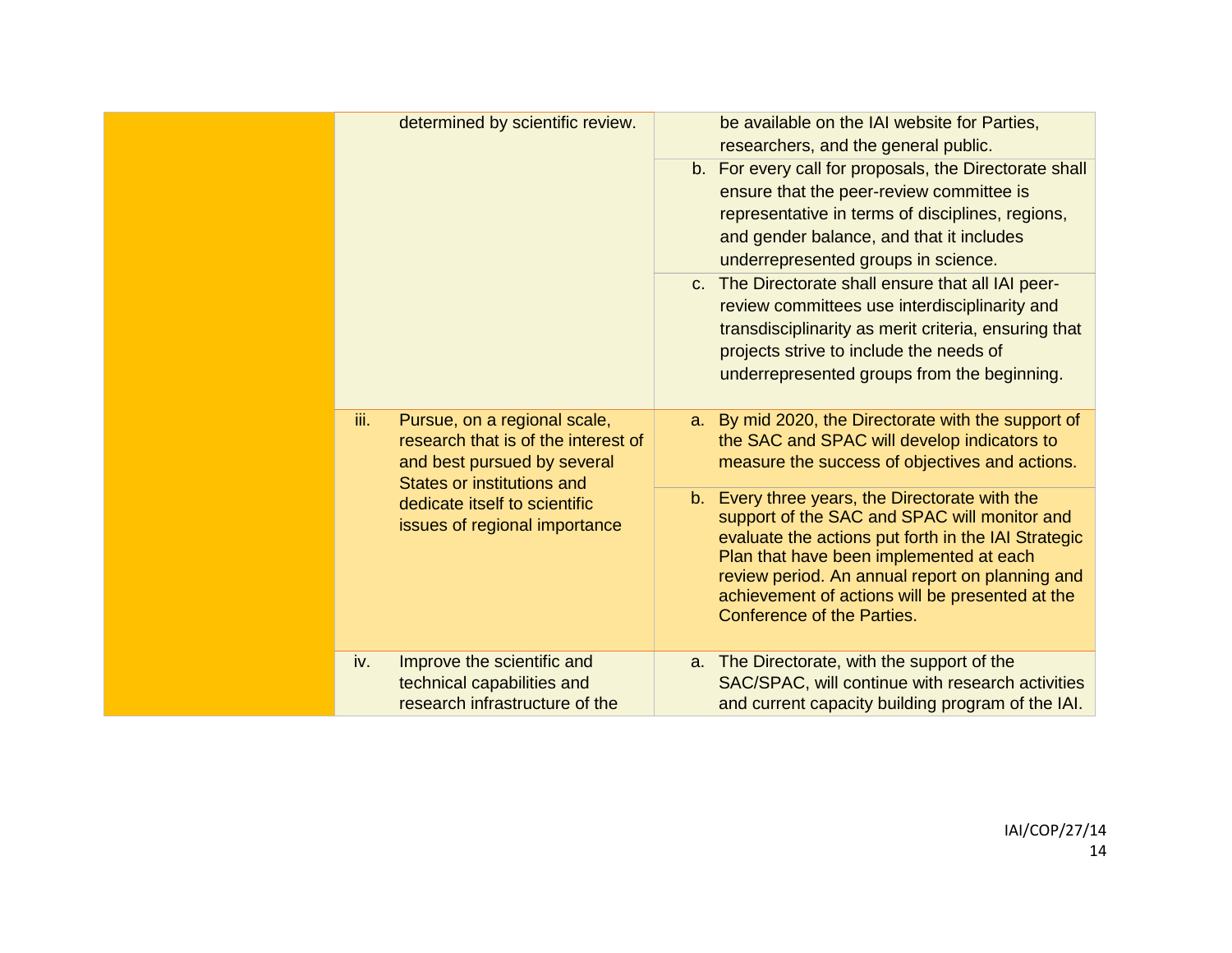| States of the region by<br>identifying and promoting the<br>development of facilities for the<br>implementation of data<br>management and by the<br>scientific and technical training |                                                                                                                                |                                                                                                                                                                                                                                                                             | b. Annually, the Directorate, with the support of the<br>SAC/SPAC, will look for new and innovative<br>ways to increase capacity building activities,<br>including joint initiatives with other Parties,<br>Affiliates, research centers, and multilateral<br>organizations. |
|---------------------------------------------------------------------------------------------------------------------------------------------------------------------------------------|--------------------------------------------------------------------------------------------------------------------------------|-----------------------------------------------------------------------------------------------------------------------------------------------------------------------------------------------------------------------------------------------------------------------------|------------------------------------------------------------------------------------------------------------------------------------------------------------------------------------------------------------------------------------------------------------------------------|
| of professionals working with<br>global change issues.                                                                                                                                |                                                                                                                                | c. In every call for proposals, the SAC/SPAC and<br>the IAI Directorate will ensure that projects work<br>with underrepresented groups (e.g., Indigenous<br>Peoples, women) to identify needs and develop<br>and co-design capacity building programs where<br>appropriate. |                                                                                                                                                                                                                                                                              |
|                                                                                                                                                                                       |                                                                                                                                |                                                                                                                                                                                                                                                                             | d. By 2021 develop opportunities to increase<br>knowledge transfer in the Americas, notably<br>through mentoring programs for early-career<br>scientists.                                                                                                                    |
|                                                                                                                                                                                       |                                                                                                                                |                                                                                                                                                                                                                                                                             | e. At CoP-28, the Parties, with the support of the<br>Directorate, begin to identify interest, prioritize<br>regions, and seek funding for the<br>implementation of Article IX in the Agreement<br>Establishing the IAI to establish Institute<br><b>Research Centers.</b>   |
| V.                                                                                                                                                                                    | Foster standardization,<br>collection, analysis, exchange,<br>and openness of scientific data<br>relevant to global change, as | a.                                                                                                                                                                                                                                                                          | By the end of 2020, the Directorate will ensure<br>that all IAI project data and metadata are<br>discoverable on the IAI Open Data Portal, along<br>with a plan for long-term preservation.                                                                                  |
| well as interoperability among<br>the systems where data are<br>stored.                                                                                                               |                                                                                                                                |                                                                                                                                                                                                                                                                             | b. Implement IAI's Open Data Policy and Principles<br>as a requirement under all IAI sponsored<br>research.                                                                                                                                                                  |
| vi.                                                                                                                                                                                   | Improve public awareness and<br>provide scientific information to<br>governments for the                                       |                                                                                                                                                                                                                                                                             | a. The Directorate will support open science by<br>making all literature produced through IAI-<br>funded research freely available or by requiring                                                                                                                           |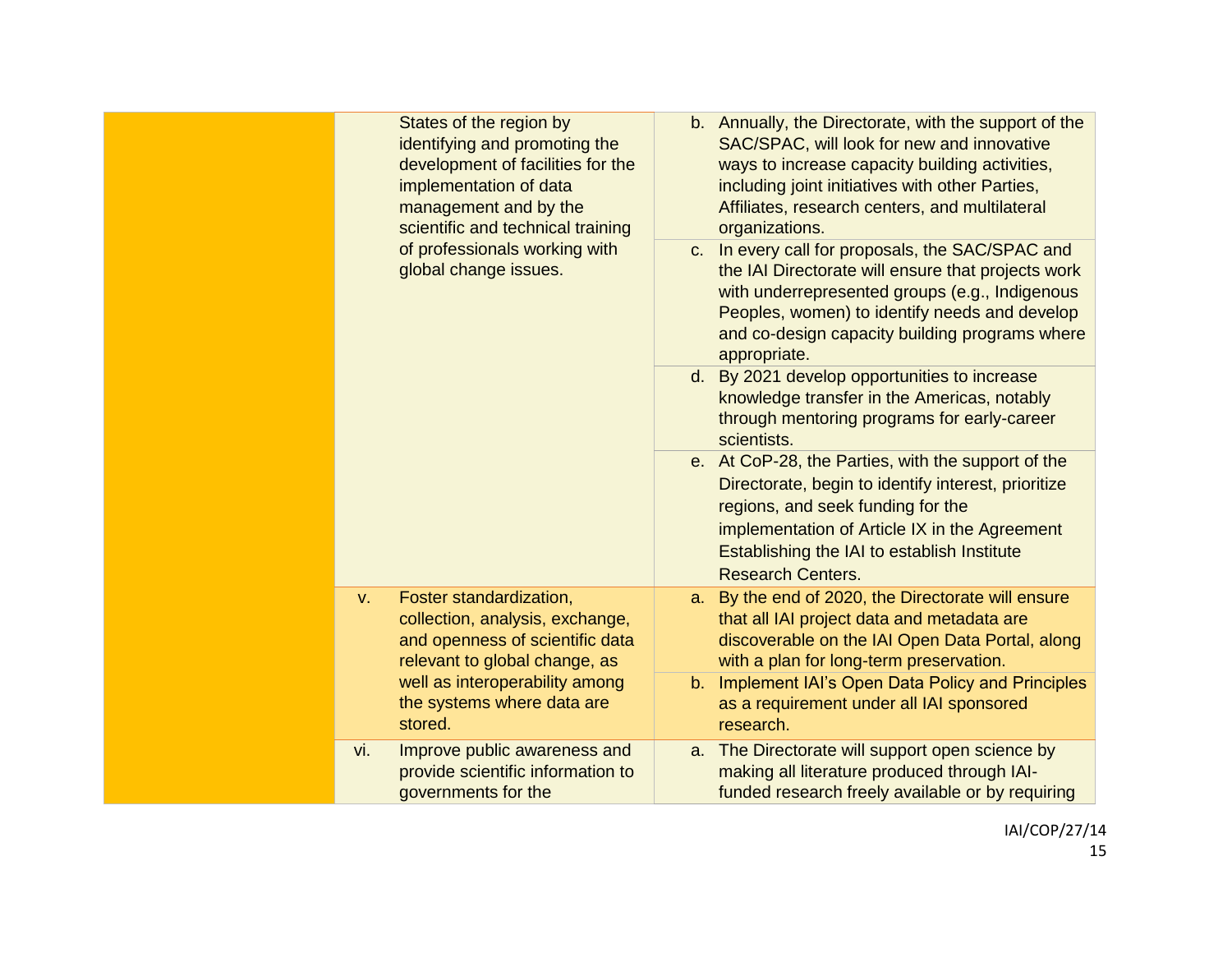| development of public policy<br>that articles be available on the IAI webpage or<br>relevant to global change.<br>be deposited in a public access compliant<br>repository within 12 months of the journal's final<br>publication date.<br>b. See actions under Theme III, Goal 1.<br>c. The Directorate will ensure that all research<br>agreements contain language that all IAI-<br>supported research will be open access.<br>a. At CoP 28, the Parties, with the advice of the<br>vii.<br>Promote cooperation among the<br>different research institutions of<br>SAC/SPAC and with the support of the<br>Directorate, identify priority themes, topics, and<br>the region.<br>regions for potential Institute Research Centers.<br>b. At CoP 28, the SAC/SPAC encourages Parties<br>to consider the establishment of research<br>programs for consideration by the Conference of<br>the Parties as Institute Research Centers.<br>c. The IAI will establish cooperative agreements<br>with research institutions through<br>Memorandums of Understanding or other such<br>mechanisms considering Articles I, IX, X and XI.<br>a. Annually, collaborate with Parties, in the<br>viii.<br>Promote cooperation with<br>research institutions in other<br>submission of proposals to the Conference of<br>the Parties, for an institution submitting a<br>regions.<br>proposal for a specific research project to<br>become an Affiliated Research Institution. |  |  |
|-----------------------------------------------------------------------------------------------------------------------------------------------------------------------------------------------------------------------------------------------------------------------------------------------------------------------------------------------------------------------------------------------------------------------------------------------------------------------------------------------------------------------------------------------------------------------------------------------------------------------------------------------------------------------------------------------------------------------------------------------------------------------------------------------------------------------------------------------------------------------------------------------------------------------------------------------------------------------------------------------------------------------------------------------------------------------------------------------------------------------------------------------------------------------------------------------------------------------------------------------------------------------------------------------------------------------------------------------------------------------------------------------------------------------------------------------------------------|--|--|
|                                                                                                                                                                                                                                                                                                                                                                                                                                                                                                                                                                                                                                                                                                                                                                                                                                                                                                                                                                                                                                                                                                                                                                                                                                                                                                                                                                                                                                                                 |  |  |
|                                                                                                                                                                                                                                                                                                                                                                                                                                                                                                                                                                                                                                                                                                                                                                                                                                                                                                                                                                                                                                                                                                                                                                                                                                                                                                                                                                                                                                                                 |  |  |
|                                                                                                                                                                                                                                                                                                                                                                                                                                                                                                                                                                                                                                                                                                                                                                                                                                                                                                                                                                                                                                                                                                                                                                                                                                                                                                                                                                                                                                                                 |  |  |
|                                                                                                                                                                                                                                                                                                                                                                                                                                                                                                                                                                                                                                                                                                                                                                                                                                                                                                                                                                                                                                                                                                                                                                                                                                                                                                                                                                                                                                                                 |  |  |
|                                                                                                                                                                                                                                                                                                                                                                                                                                                                                                                                                                                                                                                                                                                                                                                                                                                                                                                                                                                                                                                                                                                                                                                                                                                                                                                                                                                                                                                                 |  |  |
|                                                                                                                                                                                                                                                                                                                                                                                                                                                                                                                                                                                                                                                                                                                                                                                                                                                                                                                                                                                                                                                                                                                                                                                                                                                                                                                                                                                                                                                                 |  |  |
|                                                                                                                                                                                                                                                                                                                                                                                                                                                                                                                                                                                                                                                                                                                                                                                                                                                                                                                                                                                                                                                                                                                                                                                                                                                                                                                                                                                                                                                                 |  |  |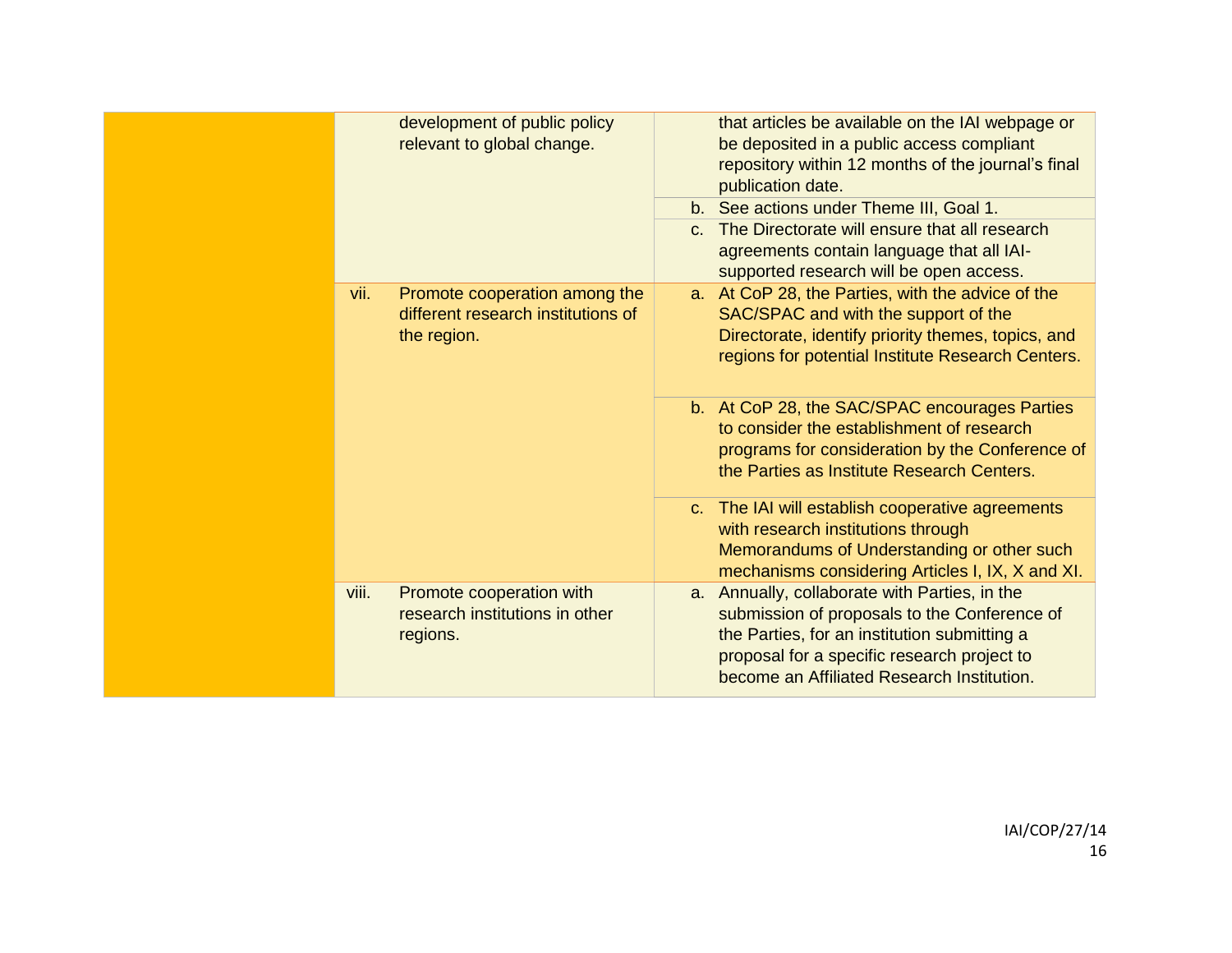|                                                                                                                |                                                                                                                                                                   | b. Annually at the CoP, seek the views of Parties<br>for appropriate States outside the region,<br>regional or intergovernmental organizations and<br>industries and other non-governmental and<br>private organizations to become Associates of<br>the IAI. |
|----------------------------------------------------------------------------------------------------------------|-------------------------------------------------------------------------------------------------------------------------------------------------------------------|--------------------------------------------------------------------------------------------------------------------------------------------------------------------------------------------------------------------------------------------------------------|
| Parties were able to<br>2.<br>make better informed<br>and coordinated<br>decisions on global<br>change issues. | The Parties work with the SAC,<br>i.<br><b>SPAC and the Directorate to</b><br>map their domestic and<br>international global change                               | a. In order to inform research funding decisions,<br>the Directorate will submit a template to assist<br>Parties identify their priorities and emerging<br>priorities for Party consideration at CoP 28.                                                     |
|                                                                                                                | policy and decision making<br>landscape. This will support the<br>IAI in funding research that is<br>policy-relevant for member<br>countries.                     | b. By mid-2020, the Parties are urged to produce a<br>list of priorities and emerging priorities of<br>national decisions and/or policies that are<br>impacted by global change.                                                                             |
|                                                                                                                |                                                                                                                                                                   | c. By the end of 2020, the Directorate has<br>compiled and mapped the decisions.                                                                                                                                                                             |
|                                                                                                                | ii.<br>The Directorate will identify<br>knowledge gaps, find<br>commonalities, and direct<br>research and resources towards<br>informing Parties' priority needs. | a. The Directorate will undertake comparative<br>analysis for actions necessary to implement<br>national priorities by 2021 (depending on the<br>scope of the project, external funding may be<br>required).                                                 |
|                                                                                                                |                                                                                                                                                                   | b. By 2022, the comparative analysis, as well as<br>advice from the SAC/SPAC, will help prioritize<br>the IAI's and Partners' needs and resources.                                                                                                           |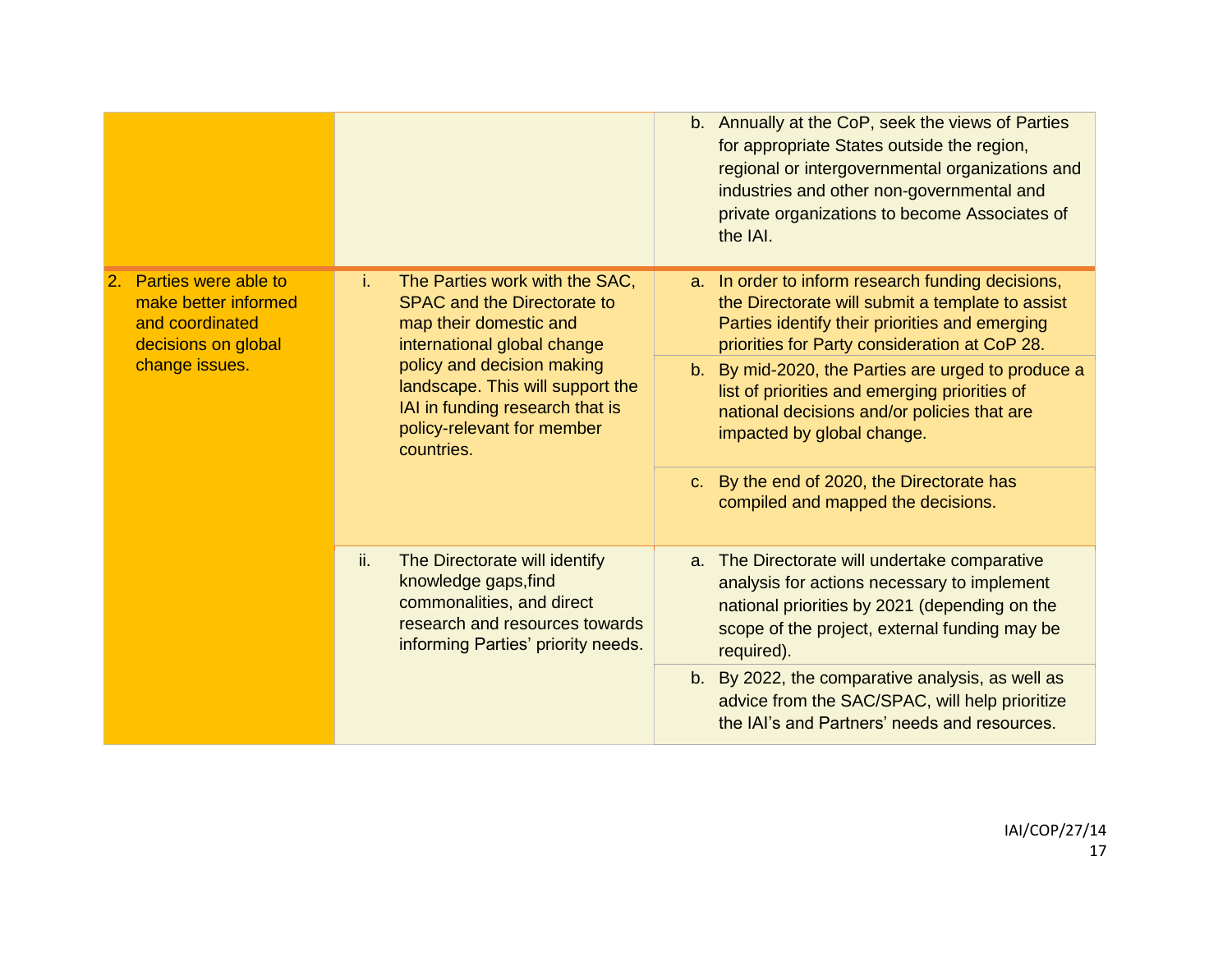|                                                                                                                                                                      |                                                                                                                                          | c. Parties with shared priorities, request the<br>Directorate to continually organize activities to<br>address the challenges faced under those<br>priorities as opportunities arise.                                                                                                                                                         |
|----------------------------------------------------------------------------------------------------------------------------------------------------------------------|------------------------------------------------------------------------------------------------------------------------------------------|-----------------------------------------------------------------------------------------------------------------------------------------------------------------------------------------------------------------------------------------------------------------------------------------------------------------------------------------------|
| <b>Parties have worked</b><br>3.<br>collaboratively towards<br>the Vision of the IAI to<br>accomplish more<br>together than any one<br>country can achieve<br>alone. | The Parties consider their roles<br>i.<br>in achieving sustainability in the<br>Americas and look for<br>opportunities to collaborate in | Each Party commits to enhancing scientific input<br>a.<br>into policy making, for example though the<br>establishment of a science-to-policy committee.                                                                                                                                                                                       |
|                                                                                                                                                                      | the implementation of relevant<br>policies of regional interest.                                                                         | Parties present lessons learned (through case<br>$b_{1}$<br>studies) on global change successes and<br>challenges, as well as opportunities to work<br>across boundaries at every Conference of the<br>Parties and other relevant fora.                                                                                                       |
|                                                                                                                                                                      | ii.<br>The IAI promotes regional<br>cooperation for interdisciplinary<br>and transdisciplinary research<br>on global change              | a. See objectives under Theme II                                                                                                                                                                                                                                                                                                              |
|                                                                                                                                                                      | iii.<br>The IAI supports capacity-<br>building efforts in<br>interdisciplinary and                                                       | a. The IAI continues to support mobilization of<br>knowledge across disciplines through joint and<br>collaborative research (TD)                                                                                                                                                                                                              |
|                                                                                                                                                                      | transdisciplinary research,<br>collaboration, and innovation.                                                                            | Research about and/or done with under-<br>$b_{1}$<br>represented groups shall include their needs<br>from the start.                                                                                                                                                                                                                          |
|                                                                                                                                                                      |                                                                                                                                          | By the end of 2022, create Fellowship and<br>C <sub>1</sub><br>Mentorship programs to train early-career<br>scientists in the science-policy interface.<br>Outstanding early-career individuals from<br>multiple backgrounds and disciplines will<br>contribute to a pool of experts suited for<br>contributing to future IAI research and to |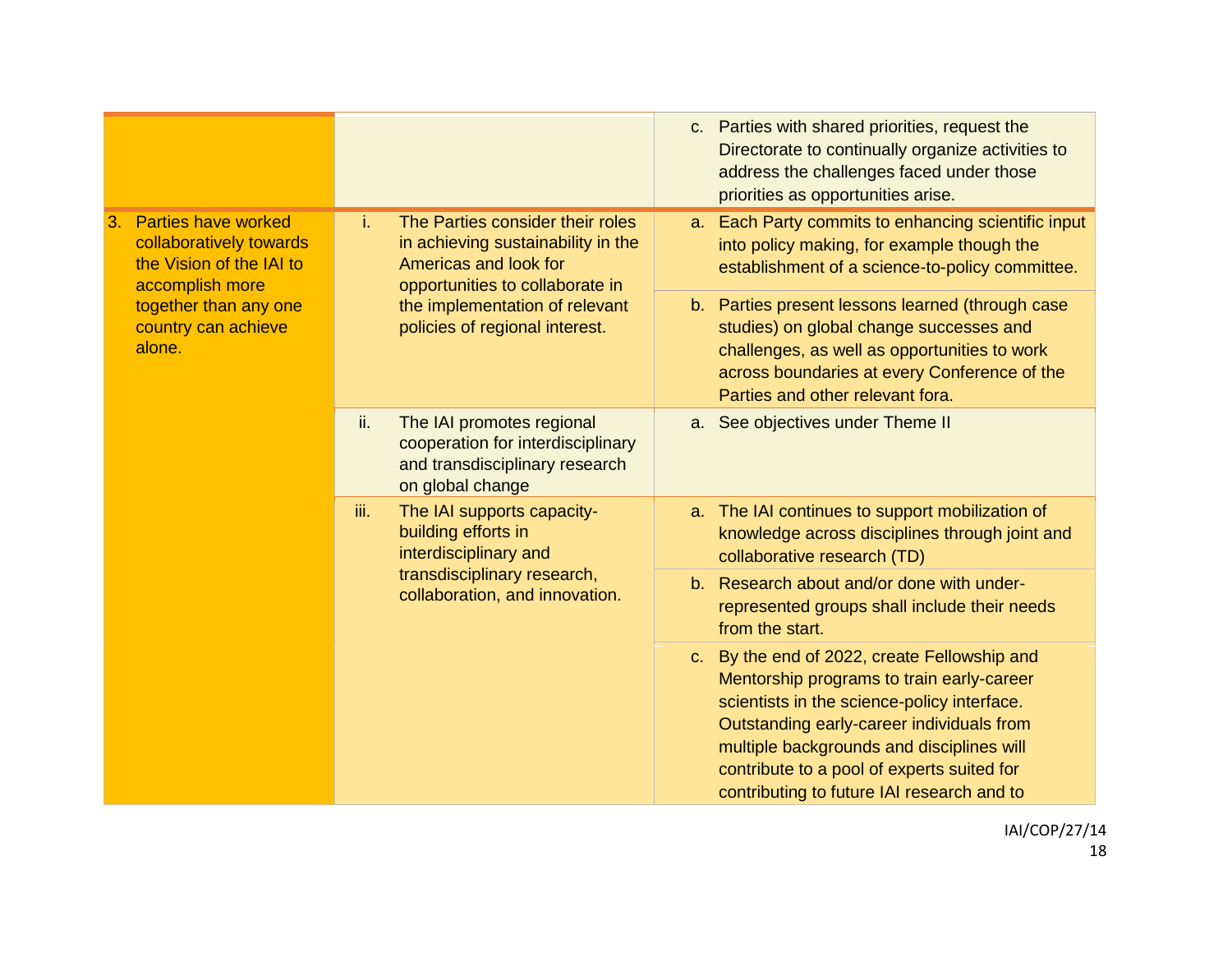

### **Theme II - Science for the Sustainability of the Americas**

Issue Statement: The Articles of the Agreement Establishing the IAI state that IAI should support science that improves the Americas' ability to cope with and thrive under global change. By achieving the guiding principles, transdisciplinary research, and the scientific goals and objectives, the IAI expects to make a positive impact towards the sustainability of the region, address the cross-cutting challenges posed by climate change, and support the Sustainable Development Goals (SDGs) and other multilateral targets within the context of national priorities. IAI-funded research will support open science objectives. Theme II focuses not only on science needs, but also on how science can be used within a broader societal framework with measurable societal benefit and how it can inform policies (knowledge mobilization). Objectives should be very clear in how the research will have an impact in the Americas.

| Goals (25 years)                                                                                                                                                             | <b>Objectives (25 years)</b>                                                                                                                                                                                                      |
|------------------------------------------------------------------------------------------------------------------------------------------------------------------------------|-----------------------------------------------------------------------------------------------------------------------------------------------------------------------------------------------------------------------------------|
| 1. Poverty & Equality: The IAI<br>community worked towards<br>informing solutions to reduce<br>poverty and increase equity and<br>justice among citizens in the<br>Americas. | Support research and monitoring on vulnerability and resilience at local level,<br>including end users, and for various sectors (water, health, food security, etc.) to<br>reduce the risks of natural and anthropogenic hazards. |
|                                                                                                                                                                              | Support research that enhances social-environmental justice, gender equality,<br>н.<br>and engagement of underrepresented groups from the beginning of the research<br>process.                                                   |
|                                                                                                                                                                              | iii.<br>Ensure that the pursuit of other goals and objectives in Theme II address poverty                                                                                                                                         |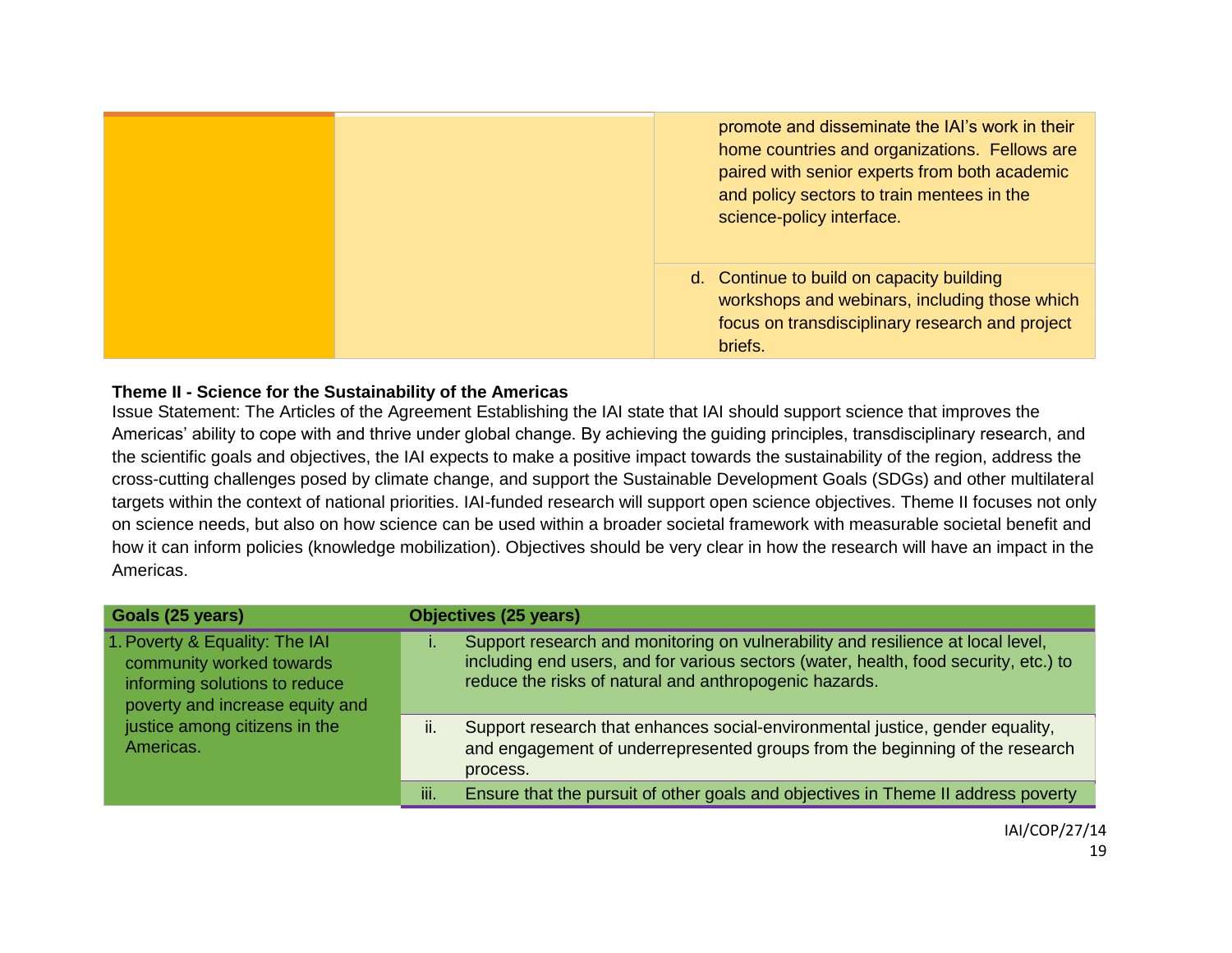|                                                                                                                                                                                                                             |             | and equality issues.                                                                                                                                                                                                                                                                          |
|-----------------------------------------------------------------------------------------------------------------------------------------------------------------------------------------------------------------------------|-------------|-----------------------------------------------------------------------------------------------------------------------------------------------------------------------------------------------------------------------------------------------------------------------------------------------|
| 2. Food security: The IAI community<br>was effective in working alongside<br>policy makers and societal actors<br>to find solutions to reduce food<br>vulnerability, increase the adaptive<br>capacity of food systems, and | i.          | Promote capacity building at the local level to guarantee self-sufficiency and food<br>security.                                                                                                                                                                                              |
|                                                                                                                                                                                                                             | ii.         | Support research on the causes and impacts of climate variability and climate<br>change on several sectors (e.g., agriculture, aquaculture, fisheries, ranching) to<br>propose actions on adaptation and resilience of food systems.                                                          |
| increase the nutritional quality of<br>available food in the Americas.                                                                                                                                                      | iii.        | Support research that addresses nutritional security (i.e., quality of food, not only<br>access).                                                                                                                                                                                             |
|                                                                                                                                                                                                                             | iv.         | Support research that promotes sustainable local food economies, including small<br>producers such as family agriculture and local fisheries.                                                                                                                                                 |
| 3. Water security: The IAI has<br>supported research, capacity                                                                                                                                                              | Ι.          | Encourage transboundary cooperation to coordinate scientific and legal actions<br>for mutual benefits on water security issues.                                                                                                                                                               |
| building and good governance that<br>promotes the sustainable access<br>to quality water in the Americas.                                                                                                                   | ii.         | Support research on water issues common to the Parties (e.g., water quality,<br>sanitation, resilience to water-related hazards, water for economic sectors and<br>public use, water in the cities, water and health; water and ecosystems services,<br>reuse and recycling water, aquifers). |
|                                                                                                                                                                                                                             | iii.        | Improve monitoring and hydro-climatic modeling of the water cycle components at<br>the river basin-scale.                                                                                                                                                                                     |
|                                                                                                                                                                                                                             | iv.         | Promote knowledge transfer on better practices in the use of water resources in<br>various sectors.                                                                                                                                                                                           |
|                                                                                                                                                                                                                             | $V_{\cdot}$ | Support research on climate variability, and climate change and their impacts,<br>especially those related to extreme events and hazards on water security (e.g.,<br>droughts, floods, heat waves, sea-level rise) as well as studies on vulnerability,<br>adaptation and resilience.         |
| 4. Energy security: The IAI has<br>supported innovative research on                                                                                                                                                         | i.          | Promote knowledge transfer and mobilization on better practices regarding the<br>use of sustainable and more efficient energy.                                                                                                                                                                |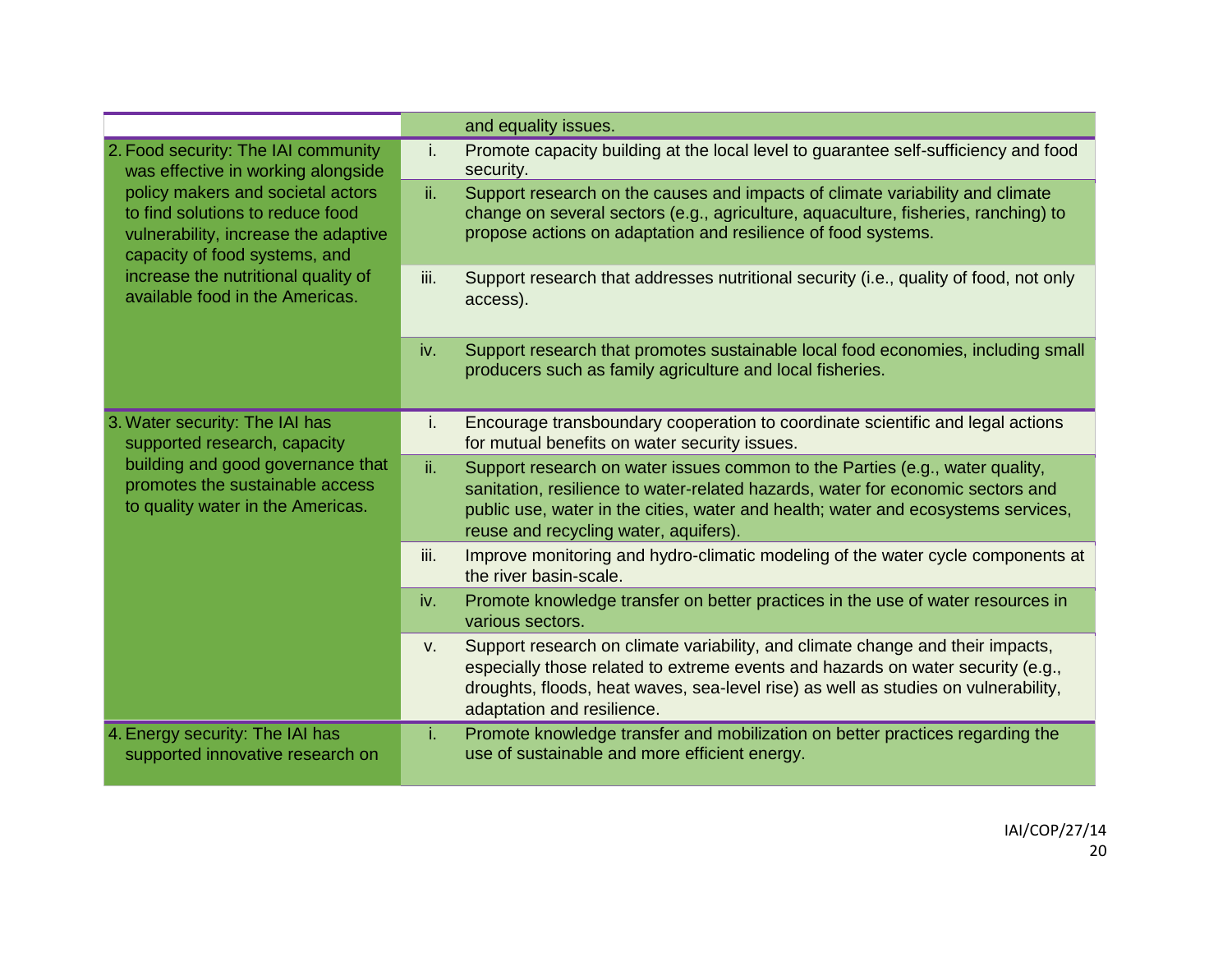| existing and emerging renewable<br>energy and informed policies<br>resulting in improved energy<br>sustainability and security.                                                                            | ii.  | Support transdisciplinary research on renewable energy resources, including but<br>not limited to wind, solar, biomass, and ocean energy.                                                                                                                                                                                                               |
|------------------------------------------------------------------------------------------------------------------------------------------------------------------------------------------------------------|------|---------------------------------------------------------------------------------------------------------------------------------------------------------------------------------------------------------------------------------------------------------------------------------------------------------------------------------------------------------|
| 5. Climate action: The IAI has<br>supported a transdisciplinary<br>research agenda on climate<br>variability and climate change to<br>propose adaptation and mitigation                                    | i.   | Promote transdisciplinary studies based on different regional and global models,<br>and various scenarios; for example, hydrology and climate models, climate and<br>agriculture models, fisheries, and other integrated scenario assessments (SSPs-<br>RCPs).                                                                                          |
| actions in different socio-economic<br>and environmental sectors to<br>improve the wellbeing of the                                                                                                        | ii.  | Encourages studies of detection of extreme events and attribution to climate<br>change.                                                                                                                                                                                                                                                                 |
| Americas.                                                                                                                                                                                                  | iii. | Support studies that monitor the evolution of the goals of the Nationally<br>Determined Contributions (NDCs) or other multilateral agreements of the Parties<br>in the Americas, and studies that investigate the possible impacts of inaction.                                                                                                         |
|                                                                                                                                                                                                            | iv.  | Promotes monitoring and research on land use change and climate change<br>(LUCC), changes in urbanization, and sea-level changes in coastal regions.                                                                                                                                                                                                    |
| 6. Human health and wellbeing:<br>Through interdisciplinary and<br>transdisciplinary research, the IAI<br>informed policy and decision<br>making resulting in fewer health<br>crises and chronic diseases. | i.   | Promote research on chronic and emergent diseases, and their relation to global<br>change.                                                                                                                                                                                                                                                              |
|                                                                                                                                                                                                            | ii.  | Support research focusing on vulnerable populations.                                                                                                                                                                                                                                                                                                    |
|                                                                                                                                                                                                            | iii. | Produce and publish on the IAI website scientific briefs on the impacts of global<br>change on human health and wellbeing.                                                                                                                                                                                                                              |
| 7. Biodiversity and ecosystem<br>services: The IAI produced, and<br>translated to decision makers, high<br>quality science that integrates<br>biodiversity and ecosystem                                   | i.   | Develop models and protocols to restore BES in degraded areas as part of a<br>climate change mitigation strategy, while also considering multiple services<br>provided by a science-based restoration (e.g., water protection, support for<br>pollination populations, molecules of potential interest for pharmaceutical,<br>cosmetic, food industry). |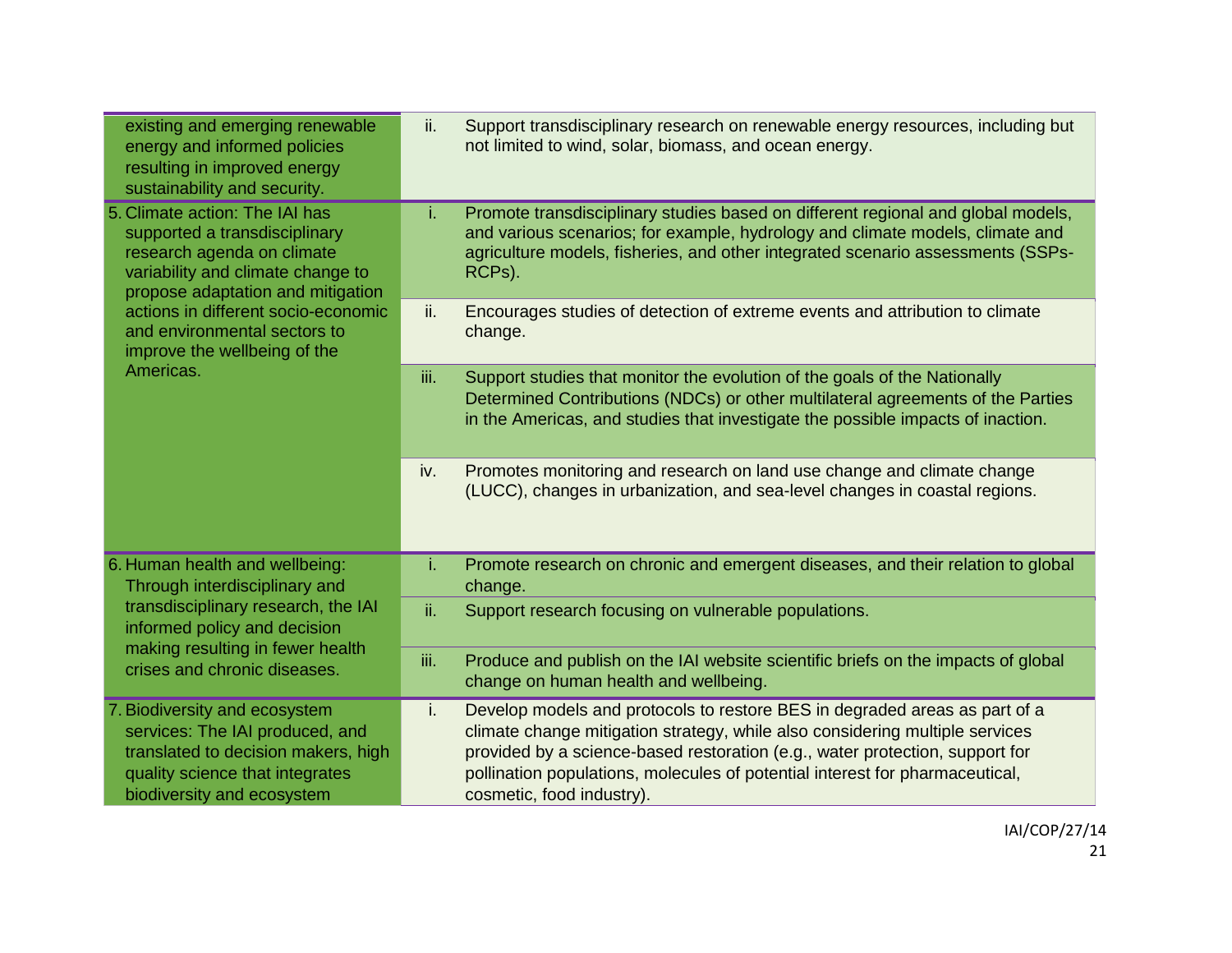| services (BES) conservation,<br>restoration and sustainable use of<br>resources, to mitigate climate<br>change impacts in the region.                                           | ii.  | Establish causal interactions between drivers of consumption and leakage and<br>spillover effects of agribusiness at many levels and scales across the region, to<br>inform environmental legislation.      |
|---------------------------------------------------------------------------------------------------------------------------------------------------------------------------------|------|-------------------------------------------------------------------------------------------------------------------------------------------------------------------------------------------------------------|
|                                                                                                                                                                                 | iii. | Produce scientific based evidence to guide the increase of, terrestrial, freshwater<br>and marine, protected areas to assist Parties in meeting Aichi Target 11.                                            |
|                                                                                                                                                                                 | iv.  | Promote the dissemination of information regarding indicators of deforestation.                                                                                                                             |
| 8. Clean air, water, and soil: the IAI<br>has supported science-to-policy<br>knowledge and tools on global and<br>regional pollution issues to help<br>inform Parties policies. | ı.   | Produce scientific evidence to help guide policy and scientific actions on energy<br>waste, plastic waste, including in oceans, water, air, soil, and sediments.                                            |
|                                                                                                                                                                                 | ii.  | Promote regional standardization of scientific methods for monitoring, analyzing<br>and reporting on pollution to help ensure consistency and comparability of data.                                        |
|                                                                                                                                                                                 | iii. | Support knowledge mobilization at the regional scale, as well as transdisciplinary<br>and transboundary research to inform decision makers on pollution issues and to<br>reach national and global targets. |

## **Theme III - Sustainability of the IAI**

Issue statement: The IAI as an organization must be relevant to the Parties and society for its continuation. Communication and external funding objectives should be innovative and robust in order to meet the ambitious goals and objectives in this Strategic Plan. Communication cuts across all operational activities of the IAI. Enhanced science communication activities will lead to strengthened participation by Parties and stakeholders, greater interest in membership by non-Parties and increase fundraising opportunities through increased awareness of the IAI mission.

| Goals (25 years)     | <b>Objectives (25 years)</b>     | <b>Actions (3-6 years)</b>                         |
|----------------------|----------------------------------|----------------------------------------------------|
| 1. The Directorate's | Transfer relevant IAI-generated  | a. By the end of 2019, prepare CRN3 project briefs |
| communication and    | knowledge to the Parties for the | for dissemination in English and Spanish to the    |
| outreach initiatives | development of national,         | Parties to be made available on the IAI website.   |
| facilitated and      | regional, and international      |                                                    |

IAI/COP/27/14 22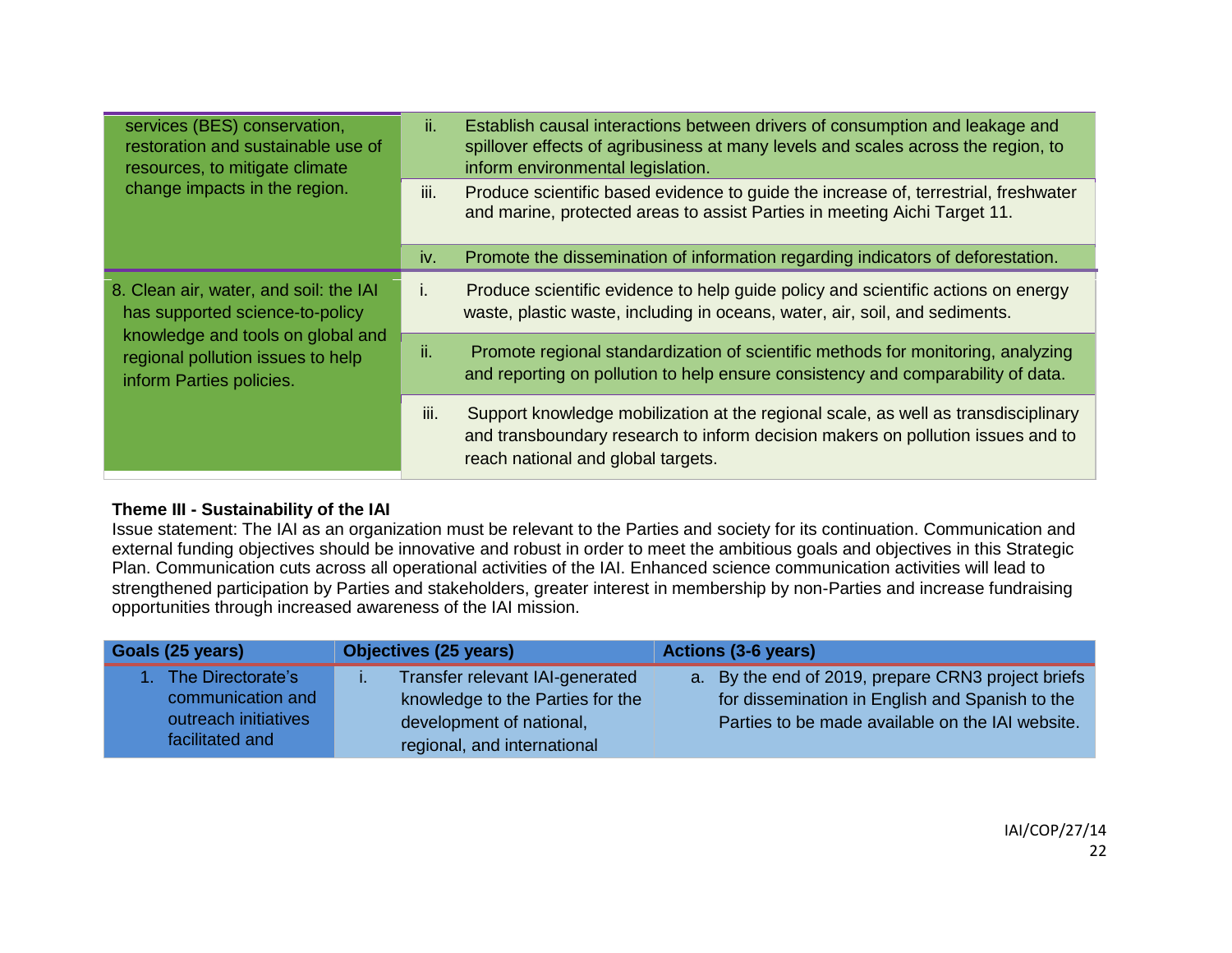| promoted<br>communication of<br>science in the region<br>with a view to<br>achieving<br>sustainability in the<br>Americas. | activities to assist in the<br>development of evidence-based<br>policy-making.                                                                        | b. The Directorate continually develops and/or<br>joins activities established by partners to link<br>policy makers and scientists and invites focal<br>points to these science and science-policy<br>workshops.<br>The Directorate assists Parties in the<br>$C_{-}$<br>development of outreach and capacity-building<br>initiatives in support of IAI programs and<br>activities.<br>d. The Directorate facilitates and promotes topic<br>networks for communication and collaboration,<br>as well as South-South cooperation aimed at<br>making full use of global change science to<br>enhance the exchange of shared experiences.<br>e. The Directorate works with project Principal |
|----------------------------------------------------------------------------------------------------------------------------|-------------------------------------------------------------------------------------------------------------------------------------------------------|-------------------------------------------------------------------------------------------------------------------------------------------------------------------------------------------------------------------------------------------------------------------------------------------------------------------------------------------------------------------------------------------------------------------------------------------------------------------------------------------------------------------------------------------------------------------------------------------------------------------------------------------------------------------------------------------|
|                                                                                                                            |                                                                                                                                                       | Investigators to provide timely project and other<br>relevant information to the Parties, including<br>through the organization of side-events,<br>science-policy fora, and workshops.                                                                                                                                                                                                                                                                                                                                                                                                                                                                                                    |
|                                                                                                                            | ii.<br><b>Encourage Parties to support</b><br>and amplify IAI's<br>communication activities aimed<br>to promote the mission and<br>vision of the IAI. | a. The IAI activities are communicated through<br>official notifications, web postings and social<br>media. Parties, SAC, SPAC, investigators and<br>partner organizations are encouraged to<br>disseminate those messages to relevant<br>governmental agencies and focal points.                                                                                                                                                                                                                                                                                                                                                                                                         |
|                                                                                                                            |                                                                                                                                                       | b. By the end of 2019, the Directorate formulates a<br>presentation template for use by members of the<br>IAI community to cohesively promote the mission<br>and vision of the IAI.                                                                                                                                                                                                                                                                                                                                                                                                                                                                                                       |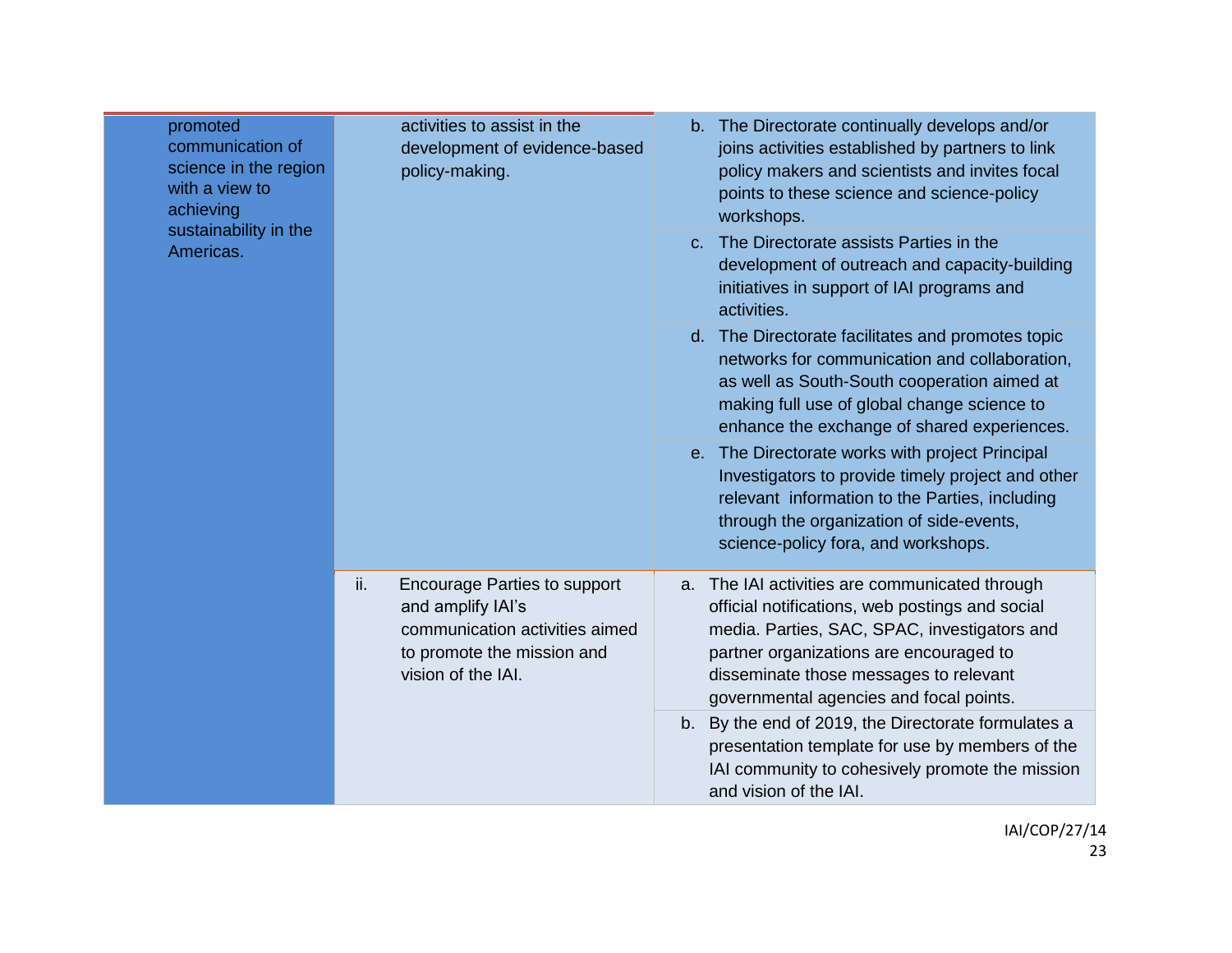|                                                                                 |                                                                                                                                                                                                                                                                                                               | c. The Parties are invited to engage with the<br>Directorate in National activities to communicate<br>global environment change science.                                                                                  |
|---------------------------------------------------------------------------------|---------------------------------------------------------------------------------------------------------------------------------------------------------------------------------------------------------------------------------------------------------------------------------------------------------------|---------------------------------------------------------------------------------------------------------------------------------------------------------------------------------------------------------------------------|
|                                                                                 | iii.<br><b>Build communications capacity</b><br>within the Directorate.                                                                                                                                                                                                                                       | a. By 2025, hire a Communications Officer (subject<br>to funding) to create content and interface with<br>media.                                                                                                          |
| 2. The IAI has raised<br>its profile among<br>Parties and external<br>partners. | Provide evidence-based<br>i.<br>information to Parties to assist<br>with the development of<br>national, regional, and<br>international policies and<br>activities, such as meeting<br>national obligations related to<br>the frameworks under<br>multilateral environmental<br>agreements and organizations. | a. The Directorate coordinates the development of<br>project briefs based on ongoing IAI project<br>results.                                                                                                              |
|                                                                                 |                                                                                                                                                                                                                                                                                                               | b. The Directorate identifies ways and means to<br>facilitate science-policy meetings between policy<br>makers and investigators to communicate<br>findings and the applicability of IAI-sponsored<br>research as needed. |
|                                                                                 |                                                                                                                                                                                                                                                                                                               | c. The Directorate with partners continues to hold<br>regional science-policy workshops to identify<br>research gaps and policy needs.                                                                                    |
|                                                                                 |                                                                                                                                                                                                                                                                                                               | The Directorate increases media presence,<br>d.<br>including through social media and strategic<br>partnerships.                                                                                                          |
| 3. All nations in the<br>Americas have<br>become Parties to<br>the IAI.         | Outreach activities such as side-<br>i.<br>events and science-policy fora<br>at regional and global<br>conferences are aimed to attract<br>the participation of delegates<br>from non-Parties to the IAI.                                                                                                     | a. By 2022, the IAI Directorate will work with<br>Parties to assist four nations in Central America<br>and the Caribbean to join the IAI.                                                                                 |
| The IAI has<br>4.<br>established an<br>endowment fund to                        | The IAI Endowment Fund<br>i.<br>attains 100 million USD in ten<br>years.                                                                                                                                                                                                                                      | a. By the end of 2020, the IAI Directorate applies<br>for and receives charitable tax exemption status<br>in the United States.                                                                                           |